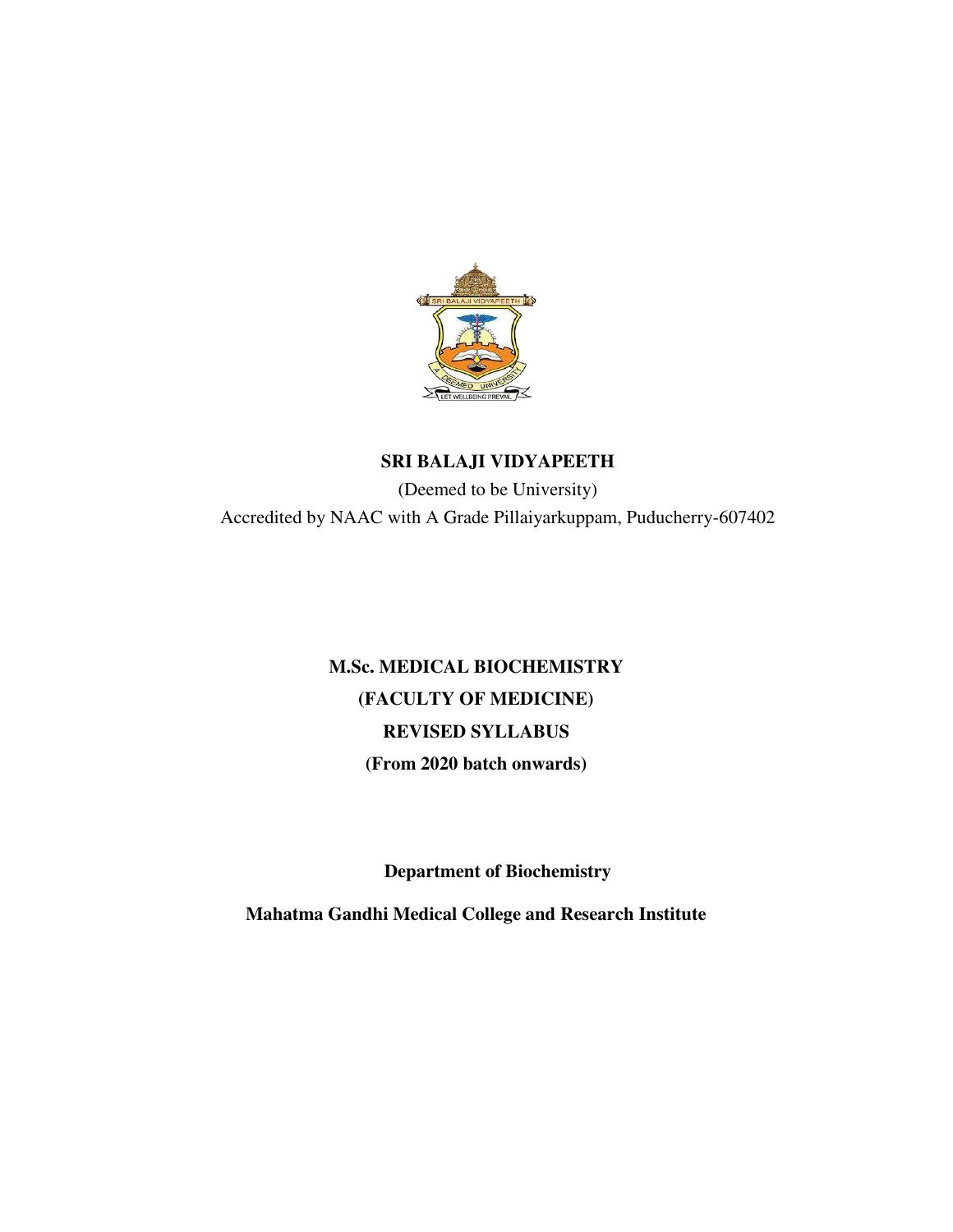## **I. SHORT TITLE AND COMMENCEMENT**

- These regulations shall be called "THE REGULATIONS FOR THE **MASTER OF SCIENCE IN FACULTY OF MEDICINE (M.Sc. Medical Biochemistry)**  OF SRI BALAJI VIDYAPEETH, Puducherry.
- They shall come into force from the academic year 2021 onwards.
- The regulations and syllabus are subject to modifications by the standing Post Graduate Board of Studies for paramedical courses from time to time.

## *II. REGULATIONS*

## **1***. ELIGIBILITY FOR ADMISSION:*

A degree in Bachelor of Science (B.Sc) from any University in India with Chemistry/ Biochemistry / Medical Lab Technology / Allied Health Sciences with a minimum of 50% marks.

## *2. MODE OF SELECTION:*

 Based on the merit list of candidates drawn from the common entrance test conducted by Sri Balaji Vidyapeeth.

## **3.** *DURATION OF THE COURSE AND COURSE OF STUDY:*

M. Sc Medical Biochemistry (Faculty of medicine) is a 3 years full time course.

## **First year subjects (M. Sc Preliminary)**

 Human Anatomy, Human Physiology and Medical Biochemistry. These are common to the present courses Viz. M.Sc Medical Biochemistry, M.Sc Medical Microbiology as well as future courses like M. Sc. Human Anatomy, M.Sc Human Physiology and M. Sc Pharmacology.

## **Second and third year subjects (M. Sc Final)**

Medical Biochemistry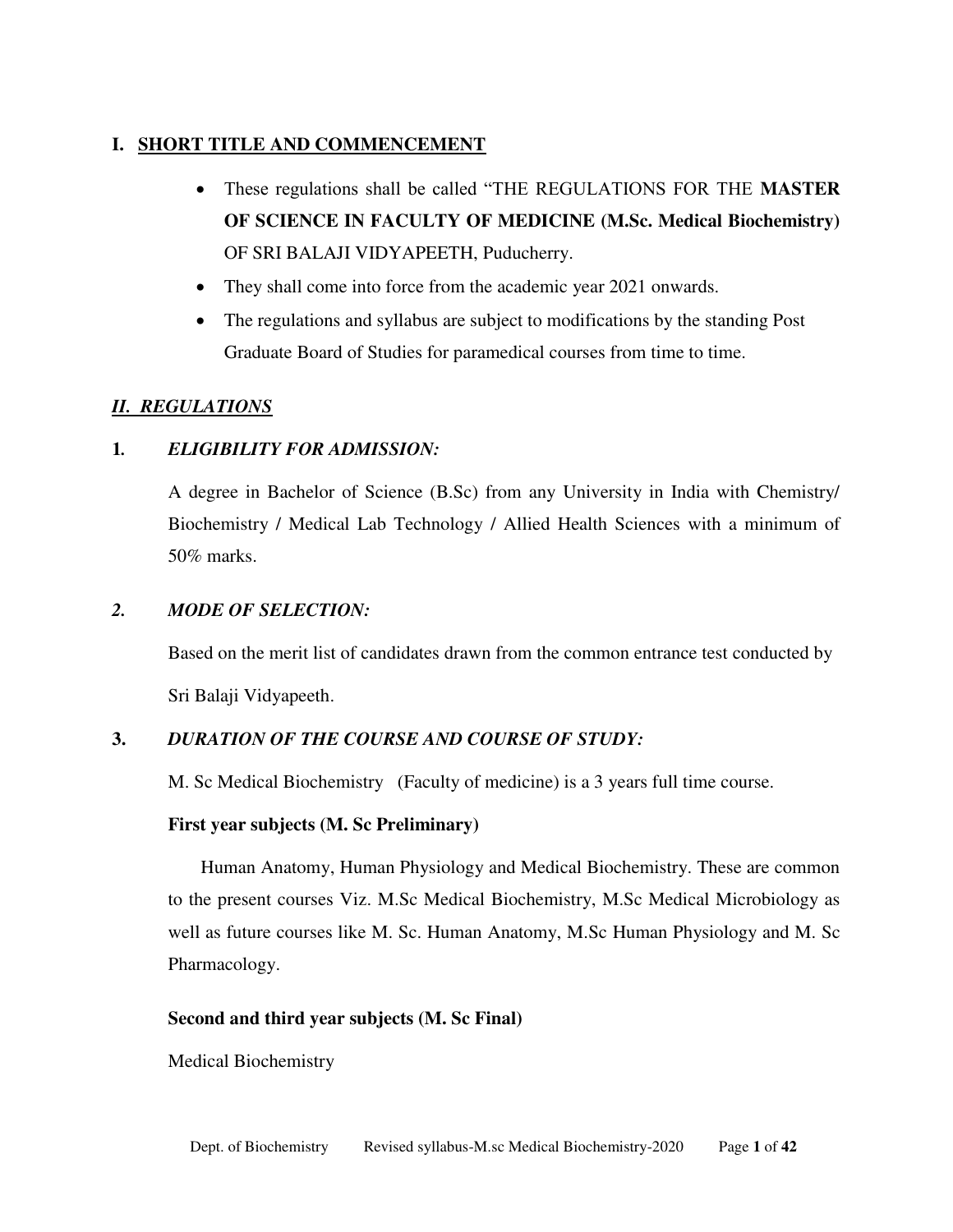#### **4***. MINIMUM WORKING DAYS IN AN ACADEMIC YEAR:*

Each academic year shall consist of not less than 180 working days

#### *5. ATTENDANCE REQUIRED FOR APPEARING EXAMINATION:*

- a) Examination will be conducted in both theory and practical as prescribed. Candidates will be permitted to appear for the University Examinations in the subject, only if they secure not less than 80% of attendance in each subject in the respective year.
- b) A student who does not meet the minimum attendance requirement in a year must repeat the course along with the next batch of students.

#### *6. CONDONATION OF SHORTAGE OF ATTENDANCE:*

Condonation of shortage of attendance in aggregate up to 10% (between 70% and 80%) in each year may be granted by the College Academic Committee and as per the regulations of University.

#### *7. INTERNAL ASSESSMENT:*

 Internal assessment will be done in each subject of study and the marks will be awarded to the candidates as detailed in the scheme of examinations. The marks awarded will be on the basis of the candidate's performance in the assignments, class tests, laboratory work, preparation and presentation of seminars as assessed by the teachers.

### *8. EXAMINATIONS:*

a) The examinations in the above three subjects in first year (M.Sc. Preliminary) will be at the end of first year July/ August. For each subject, there will be one Internal and one External Examiners for valuing Theory papers and conducting Viva voce. Supplementary examination for failed candidates shall be conducted not more than 6 months after the regular exams. Any student failing in any subjects shall repeat the respective subjects. There is a provision to carry over the failed subjects. The students can continue their studies in the second and third year, but should clear the arrears in M. Sc Preliminary subjects before appearing for the M.Sc Final examination, which will be conducted at the end of third year June/ July.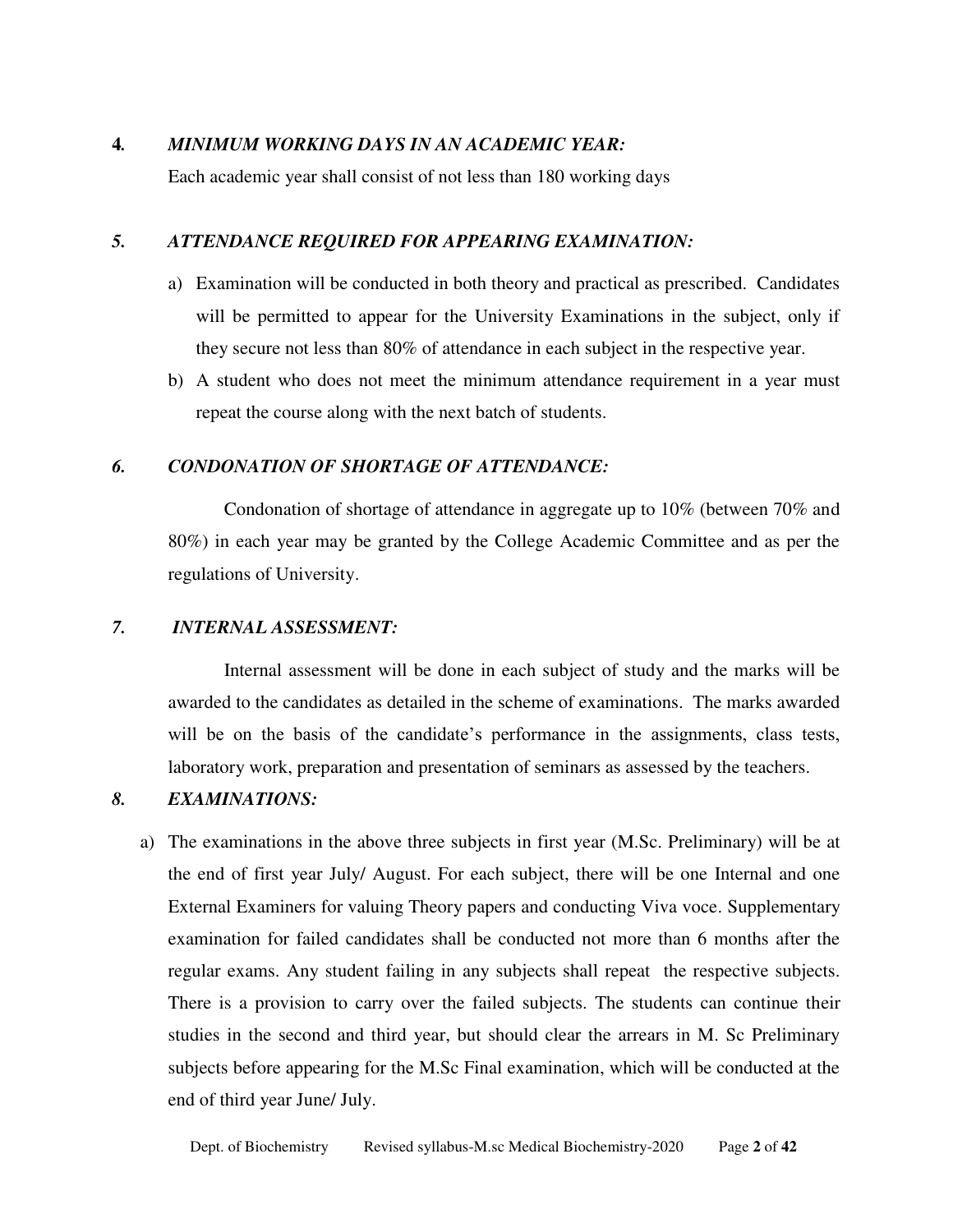b) The final year M. Sc. Medical Biochemistry, Practical Examinations  $\&$  Viva – Voce shall be jointly conducted by two internal and two external examiners duly appointed by the University, separately for Medical Biochemistry

#### *9. MAXIMUM DURATION FOR THE AWARD OF THE DEGREE:*

a) The maximum period to complete the course successfully should not exceed a period of six years from the date of joining first year.

## *10. QUALIFYING MARKS FOR A PASS - (FINAL YEAR)*

 50% of marks in aggregate in University Theory, Internal assessment (Theory), Vivavoce examination taken together. The students must also obtain a minimum of 40% in each theory paper. 50% of marks in aggregate in the University Practical examination, Internal assessment (Practical) and Record and dissertation marks, if any, taken together.

## *11. DECLARATION OF CLASS:*

- $\triangleright$  A successful candidate obtaining 75% and more marks in the grand total aggregate in the first attempt shall be declared to have passed with **Distinction**.
- $\triangleright$  A successful candidate obtaining 60% and more but less than 75% of marks in the grand total aggregate shall be declared to have passed with **First Class**.
- $\triangleright$  A successful candidate obtaining 50% and more but less than 60% of marks in the grand total aggregate shall be declared to have passed with **Second Class**.
- $\triangleright$  Ranks shall be declared on the basis of the aggregate marks obtained by a candidate in the M.Sc Biochemistry (Final year) / M.Sc. Medical Microbiology University Examination. Only those candidates who have passed in the first attempt shall be eligible for the award of **Rank**.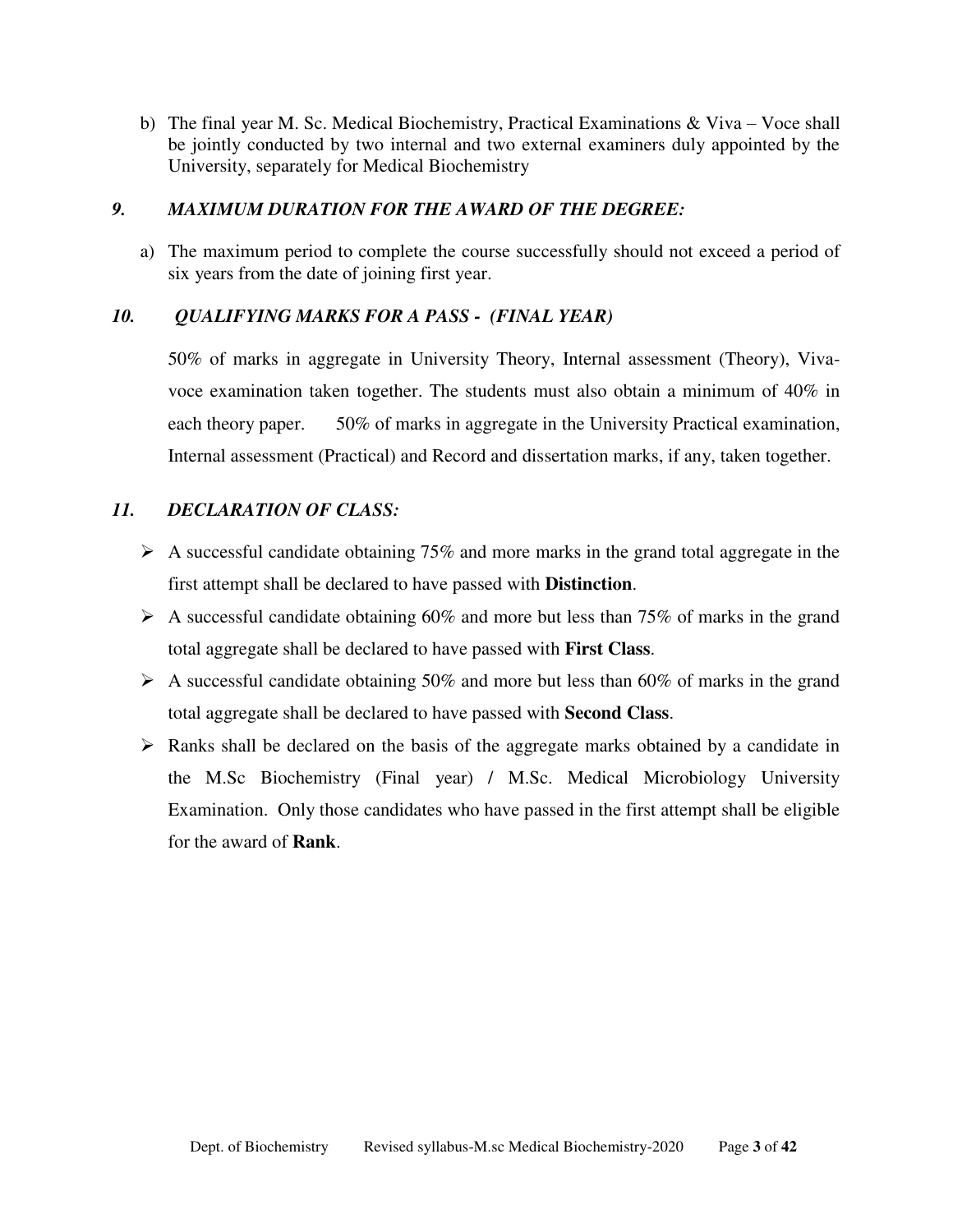#### **SCHEME OF EXAMINATION**

#### **M.Sc. MEDICAL BIO-CHEMISTRY**

## **FIRST YEAR (M.Sc. PRELIMINARY)**

|                      |        | $Oral-50 + Internal$ assessment-50   |             |
|----------------------|--------|--------------------------------------|-------------|
| Subject              | Theory | (theory $25 + \text{practical-}25$ ) | Grand total |
| <b>HUMAN ANATOMY</b> | 40/100 | 100 (No Minimum)                     | 100/200     |
| <b>HUMAN</b>         | 40/100 | 100 (No Minimum)                     | 100/200     |
| PHYSIOLOGY           |        |                                      |             |
| <b>MEDICAL</b>       | 40/100 | 100 (No Minimum)                     | 100/200     |
| <b>BIOCHEMISTRY</b>  |        |                                      |             |

#### **FINAL EXAMINATION (II & III YEAR)**

| Subject      | Theory  | Theory+<br>Viva voce+IA<br>$(300+50+50)$ | Practical | Practical<br>$+IA+Record$<br>+ Dissertation<br>$(200+50+20+30)$ | Grand<br>total |
|--------------|---------|------------------------------------------|-----------|-----------------------------------------------------------------|----------------|
| PAPER-I      | 40/100  |                                          |           |                                                                 |                |
| PAPER-II     | 40/100  |                                          |           |                                                                 |                |
| PAPER-III    | 40/100  |                                          |           |                                                                 |                |
| <b>TOTAL</b> | 150/300 | 200/400                                  | 100/200   | 150/300                                                         | 350/700        |

#### **Final year theory papers:**

- PAPER- I: Analytical Biochemistry & Biophysics, Vitamins, Minerals, Nutrition and **Biostatistics** 
	- PAPER- I: Chemistry and metabolism of Biomolecules, Enzymology, Bioenergetics, Immunology, Metabolism of xenobiotics and Environmental Biochemistry,
- PAPER-III: Cell and Molecular biology, Cancer biology, Endocrinology and Clinical Biochemistry,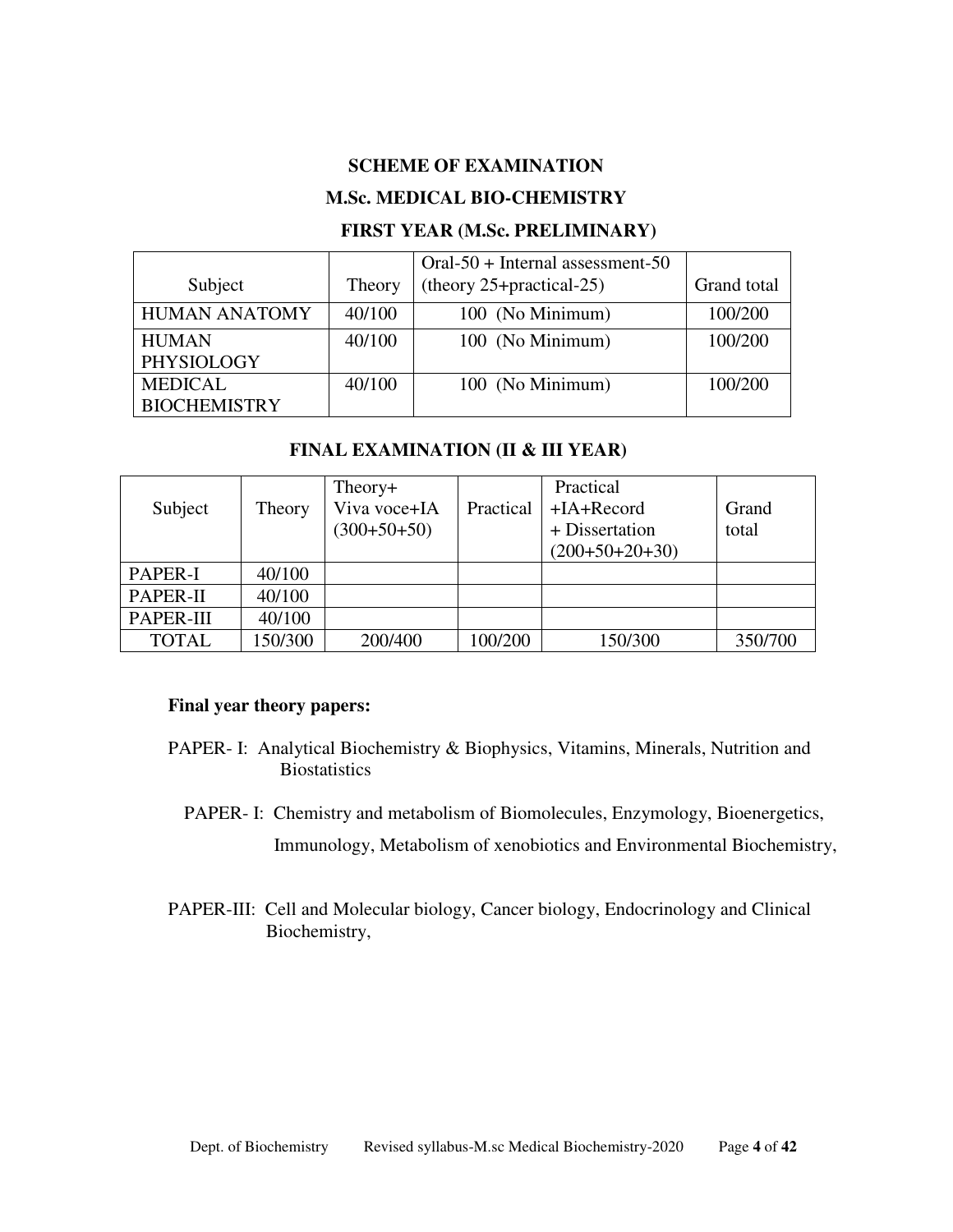## **Syllabus**

# **M. Sc. (MEDICAL BIOCHEMISTRY FIRST YEAR (M.Sc. PRELIMINARY)**

#### **PAPER I- HUMAN ANATOMY**

### **A) DEPARMENTAL OBJECTIVES**

The students of M.Sc. Medical Biochemistry & Medical Microbiology at the end of learning Anatomy during the First year of their course should be able to:

- 1. Point out and state the names and gross anatomical features of the various systems of the human body.
- 2. Recognize and state the histological features of the various tissues and organs of the human body.
- 3. State the basic principles of the embryology of organs of the various systems of the human body interpret the same in models and recognize the congenital anomalies in life and models.
- 4. State the basic principles of Medical Genetics and recognize the karyotyping of human chromosomes in normal and abnormal states.
- 5. Continue to learn the anatomical aspects of the human body and apply the same in health care programmes.

## **B. COURSE CONTENT**

The duration of the course: 1 year

Total Teaching Hours : 500 hours (14 hrs / week)

## **THEORY:**

- a) General Anatomy Basic Principles
- b) General Histology basic Principles
- c) Systemic Histology
- d) General Embryology Basic Principles
- e) Systemic Embryology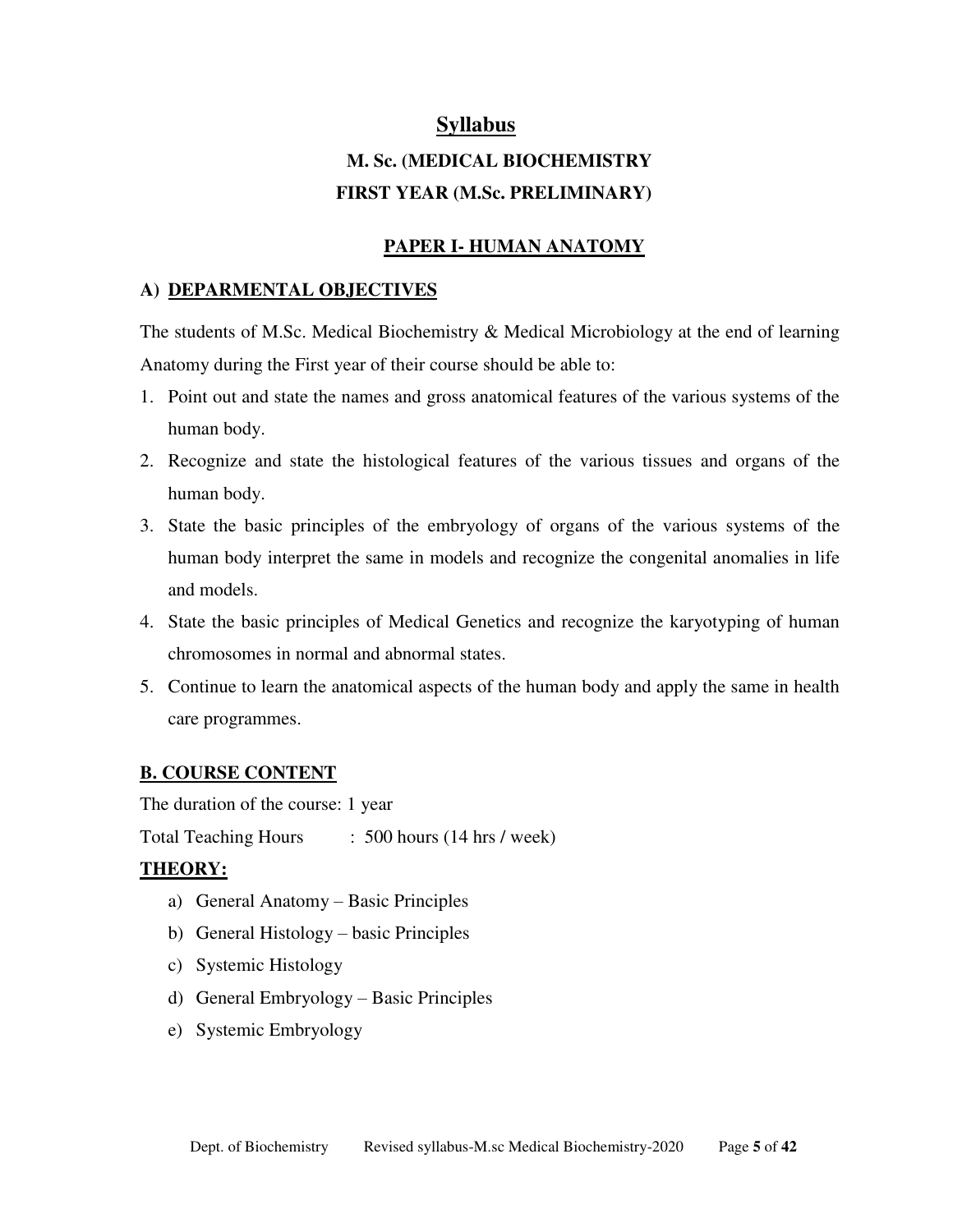### f) Systemic Anatomy:

A brief account of gross Anatomy of various organs of the following systems:

## **i. Skeletal System**

- Bones- types, structure, Axial & Appendicular skeleton.
- Bone formation and growth.

#### **ii. Respiratory system**

 Parts, Nasal cavity and Paranasal air sinuses, trachea, Gross and microscopic structure of lungs, diaphragm and pleura.

#### **iii. Circulatory system**

- Circulatory system structure of the Heart, Structure of Blood vessels – arterial and venous system.
- Lymphatic system.

#### **iv. Digestive system**

 Parts and Structure of Tongue, Salivary glands, Pharynx, Esophagus, stomach, Intestines, Liver, Pancreas.

#### **v. Excretory system**

Parts, Structure of Kidney, Ureters, Urinary bladder and Urethra.

#### **vi. Nervous system**

- Structure of Neuroglia and neurons.
- Parts and classification:
	- a) CNS Structure of Brain and spinal cord and their functions.
	- b) PNS Cranial nerves & Spinal nerves.
	- c) ANS Sympathetic and parasympathetic systems.

#### **vii. Special sensory organs**

• Structure of Skin, Eye, Nose, Tongue, Auditory and Olfactory apparatus.

#### **viii. Reproductive System**

 Parts and Gross structure of both male and female reproductive organs.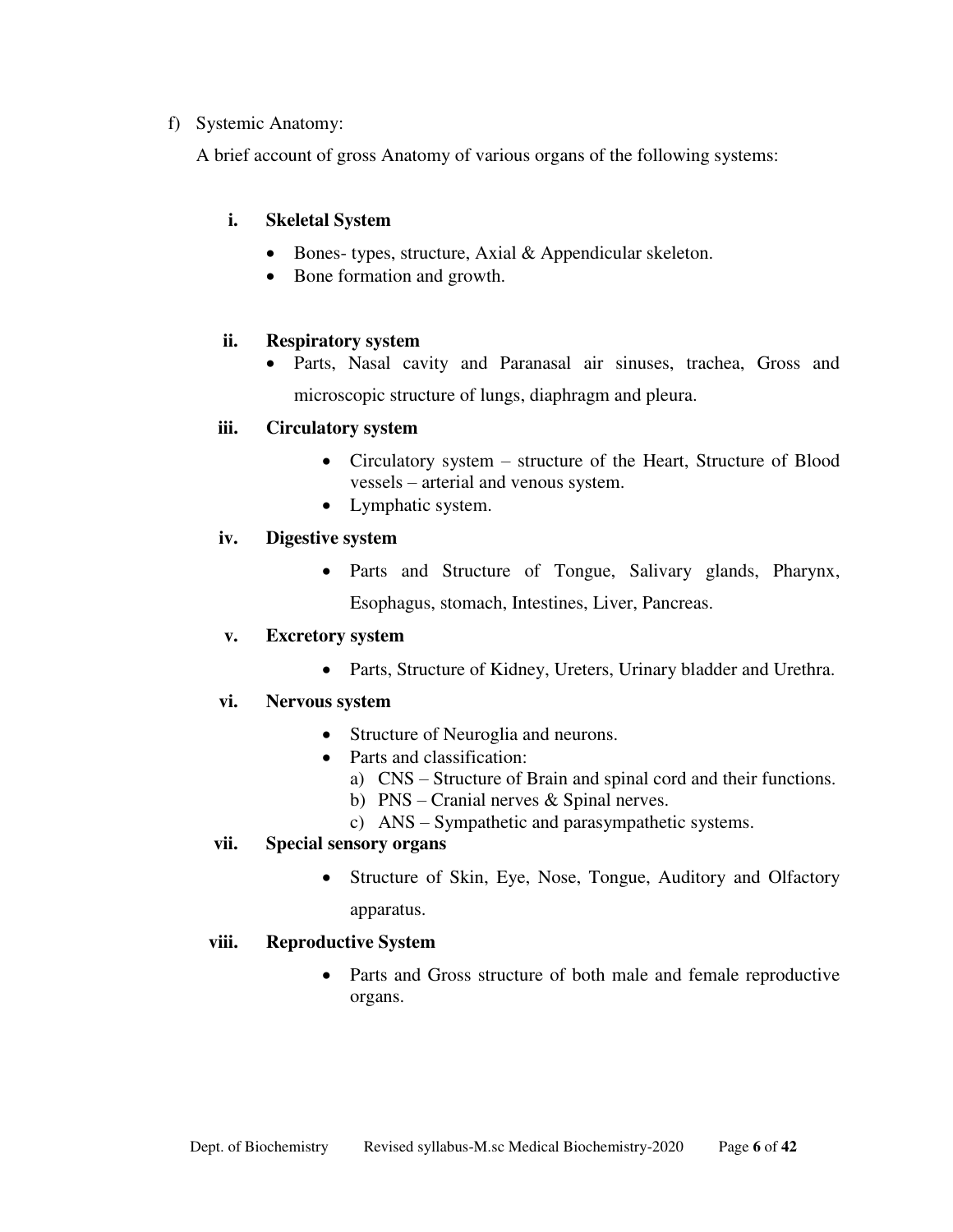#### **ix. Endocrine glands**

- Gross Structure of Pituitary, Thyroid, Parathyroid, Pancreas, Adrenal glands.
- g) Medical Genetics Basic Principles.

## **PRACTICAL:**

- a) Demonstration of Dissected human specimens of various systems.
- b) Identification of the histological features of various tissues and organs using Histology slides stained with haematoxylin and eosin.
- c) Identification of the embryology specimens and models.
- d) Identification of the chromosomes using human karyotyping.

### **III TECHING LEARNING ACTIVITIES**

The course in Anatomy will be covered by:

- 1. Lecture classes : One hr. per day for 4 days / week.
- 2. Practical Classes : Two hrs. per day for 2 days / week.

3. Tutorial / Demonstration classes : Two hrs per day for 3 days / week.

|                        |                            | <b>IV. EVALUATION</b> |                       |
|------------------------|----------------------------|-----------------------|-----------------------|
| It shall comprise of   | : Marks                    | Duration              | Minimum Marks to pass |
| 1. Written Examination | $: 100$ marks              | 3 hrs                 | 40 Marks              |
| 2. Oral examination    | 50 marks<br>$\ddot{\cdot}$ |                       | No Minimum            |
| 3. Internal assessment |                            |                       |                       |
| Theory $(25)$ ,        |                            |                       |                       |
| Practical (25)         | 50 Marks                   |                       | No Minimum            |
| Total                  | : 200 marks                |                       | 100 Marks             |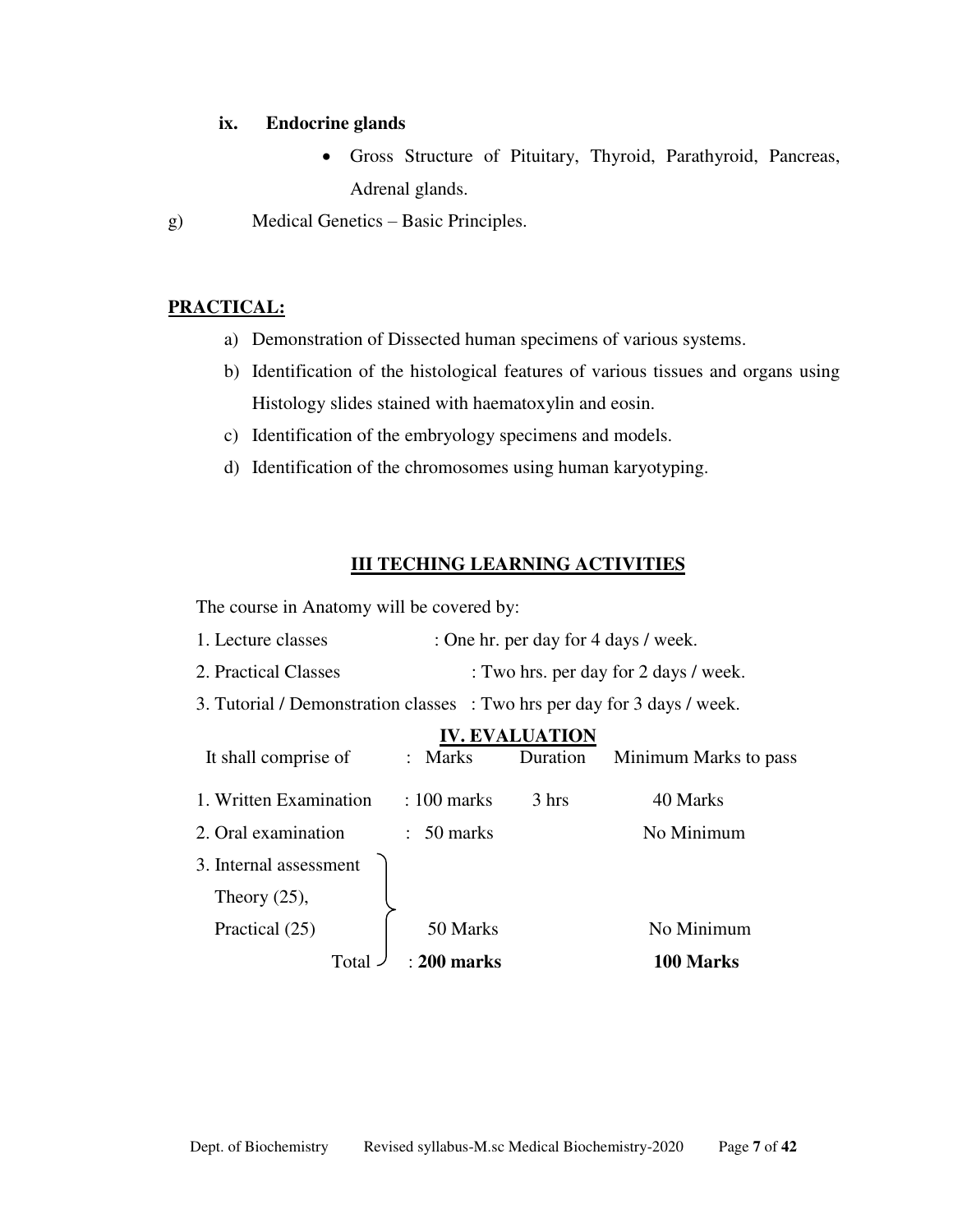## **(a) INTERNAL ASSESSMENT**

| $\mathbf{1}$ . | Theory By notified tests $+$ Viva-voce |       | 25 marks              |
|----------------|----------------------------------------|-------|-----------------------|
| ii.            | Practical + Record Note Book           |       | 25 marks              |
|                |                                        | Total | $\therefore$ 50 marks |

#### **(b) Annual / summative Examination**

• **Written** (3 hours duration) : 100 marks Paper shall have two sections A & B, each carry questions of 50 marks.

**Section A**

- Systemic Anatomy ABOVE Diaphragm and related Histology & related Embryology.
- General Anatomy

### **Section B**

- Systemic Anatomy BELOW Diaphragm and related Histology & related Embryology.
- Medical Genetics.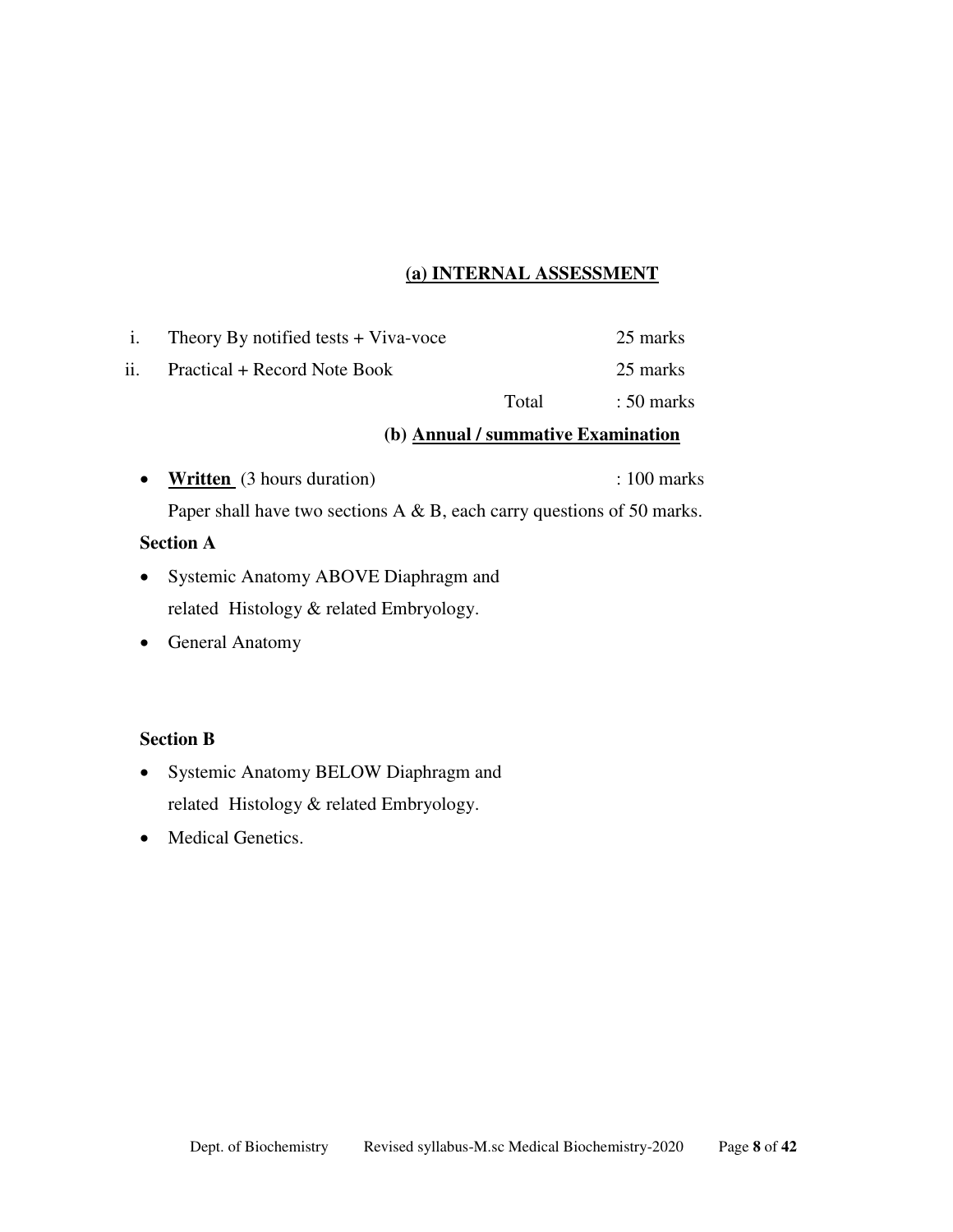### Paper shall consist of:

| <b>Systemic Anatomy</b> | $: 50$ marks |
|-------------------------|--------------|
| <b>General Anatomy</b>  | $: 10$ marks |
| Embryology              | $: 15$ marks |
| Histology               | $: 15$ marks |
| <b>Medical Genetics</b> | : 10 marks.  |

#### **Section A:**

| Long answer question  | $-1\times15 = 15$ marks |
|-----------------------|-------------------------|
| Short answer question | $-4\times5 = 20$ marks  |
| Brief notes question  | $-3\times5 = 15$ marks  |

#### **50 Marks**

#### **Section B:**

| Viva-Voce |                       | 50 Marks                  |
|-----------|-----------------------|---------------------------|
|           | Brief notes question  | $-3\times5 = 15$ marks    |
|           | Short answer question | $-4\times5 = 20$ marks    |
|           | Long answer question  | $-1 \times 15 = 15$ marks |

## **a) Spotters:**

Identification of histology slides & Discussion: (10×2= 20 marks)

## **Examiner I**

General Anatomy and Systemic Anatomy : 15 marks (Models & Specimens)

## **Examiner II**

Histology, Embryology & Medical genetics : 15 marks

(Models)

Total : 50 marks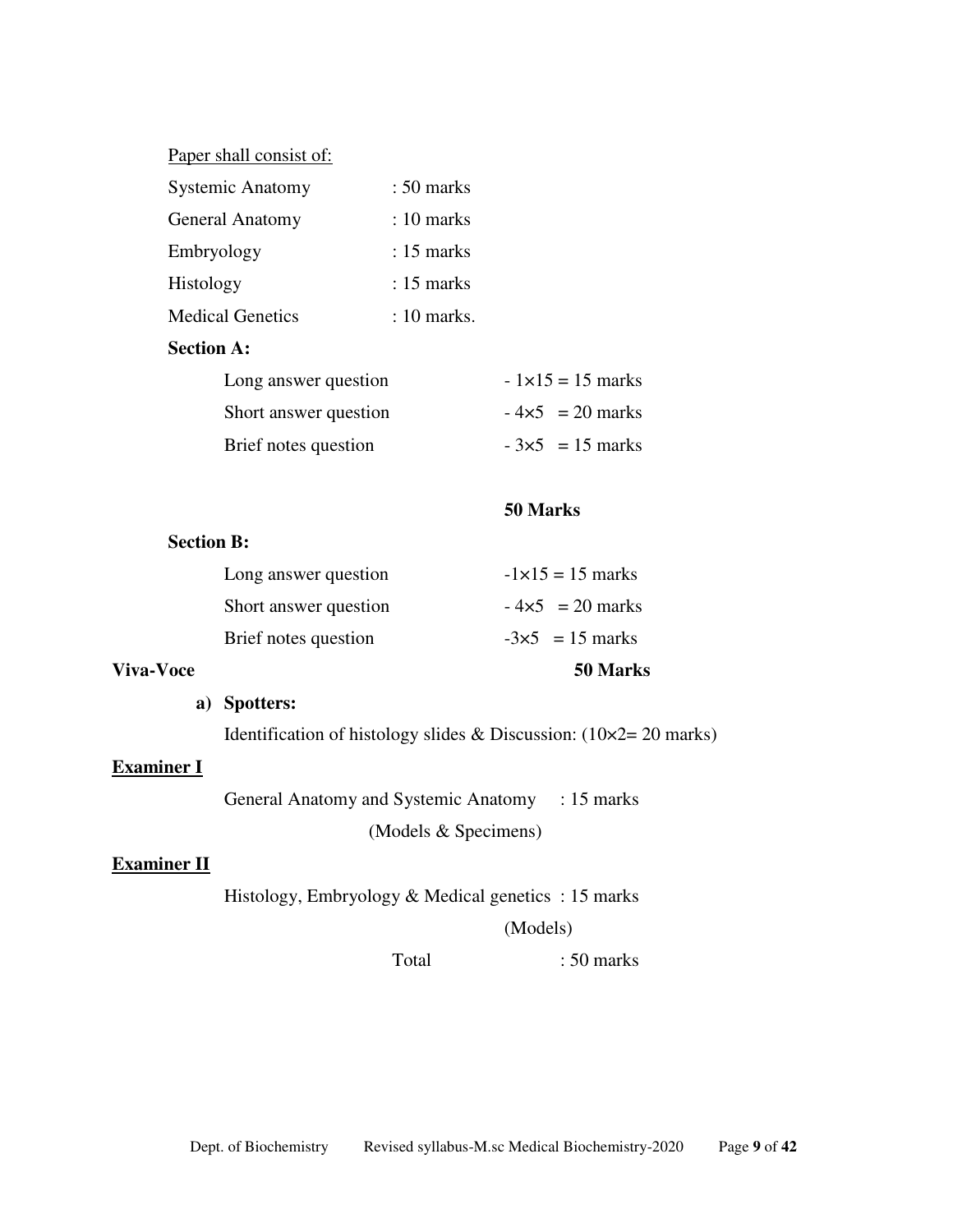### **MODEL QUESTION PAPER**

#### **M.Sc. PRELIMINARY - HUMAN ANATOMY**

Time: 3 hours Maximum Marks: 100

(15 marks)

Answers are to be illustrated with suitable diagrams. Section I and II are to be answered in separate answer books.

### **SECTION A**

| 1. Describe the Internal features of the chambers of the Heart.                                                                                             | $(15 \text{ marks})$          |
|-------------------------------------------------------------------------------------------------------------------------------------------------------------|-------------------------------|
| 2. Write Short notes on the following:                                                                                                                      | $(4\times5=20 \text{ marks})$ |
| a) Development of Tongue.<br>b) Microscopic features of Submandibular gland.<br>c) Histology of Elastic artery (Aorta)<br>d) Formation of Circle of Willis. |                               |
| 3. Write brief account on:                                                                                                                                  | $(3\times5=15 \text{ marks})$ |
| Bronchopulmonary segments.<br>a)<br>Circulation and functions of CSF.<br>b)                                                                                 |                               |

c) Functions of Piacents.

## **SECTION B**

4. Describe the Gross features and blood supply of Kidney. Write a note on the development and name the two congenital anomalies of Kidney.

5. Write short notes on: (4×5=20 marks)

- a. Testis
- b. Ossification
- c. Synovial joints
- d. Pancreas.

6. .Give a brief account of:  $(3 \times 5=15 \text{ marks})$ 

- a. Down's syndrome.
- b. Karyotyping of human chromosomes
- c. Function of Liver

-\*\*\*\*\*\*\*\*\*\*\*\*-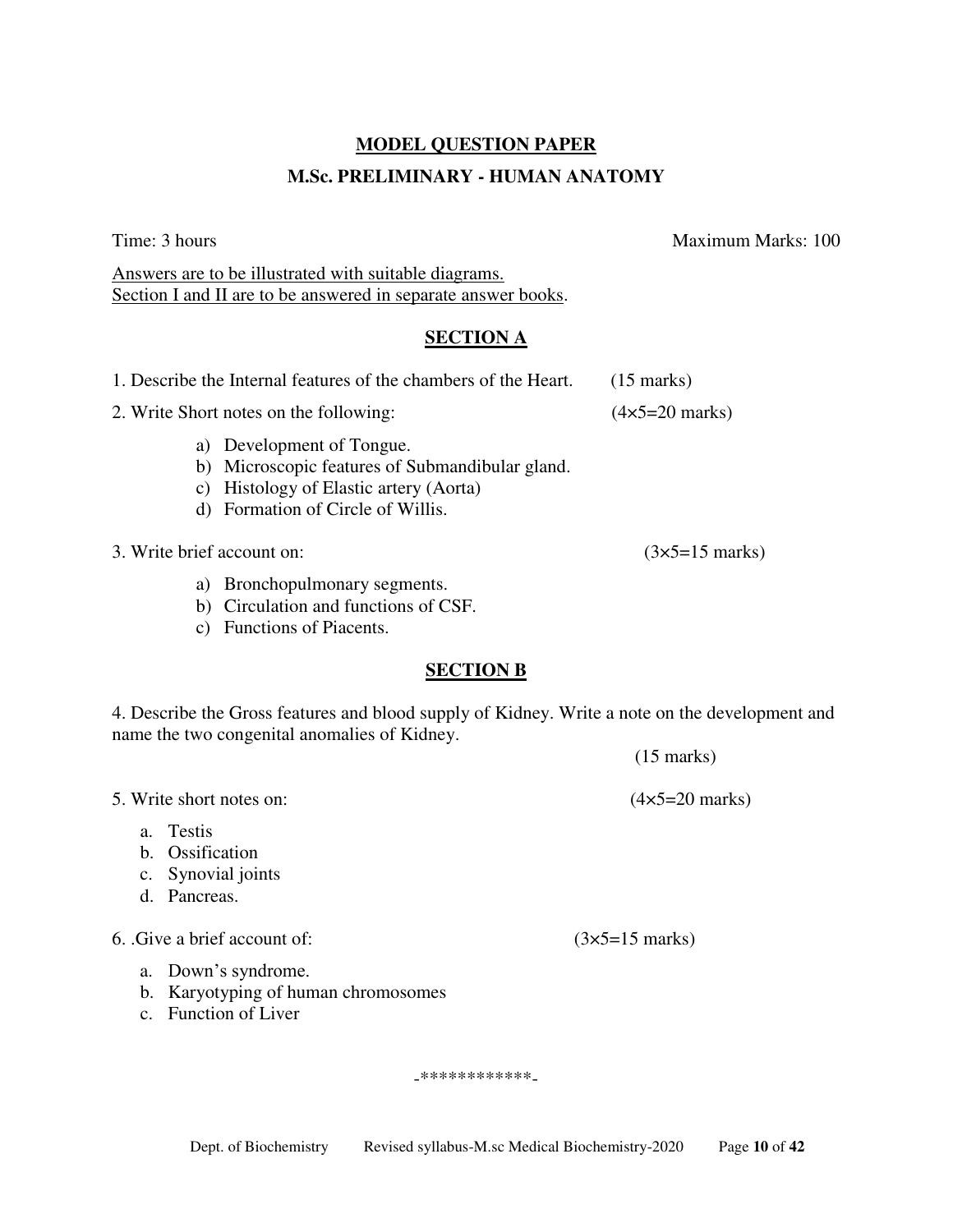## **LIST OF BOOKS RECOMMENDED (ANATOMY**)

- A. GENERAL ANATOMY: Handbook on General Anatomy: By Chaurasia, Central Book agency
- B. SYSTEMIC ANATOMY: Clinical Anatomy for Students: By Neeta Kulkarni, Jaypee
- C. HISTOLOGY: Textbook of Histology: By J.P.Gunasegaran, Elsevier
- D. EMBRYOLOGY: Human Embryology: By Inderbir Singh, MacMillan India Ltd. E. GENETICS IN MEDICINE:

Human Genetics: By Gangane, Elsevier. DISSECTION:

F. PRACTICAL ANATOMY

Cunningham's manual of Practical Anatomy: Vol. I, II & III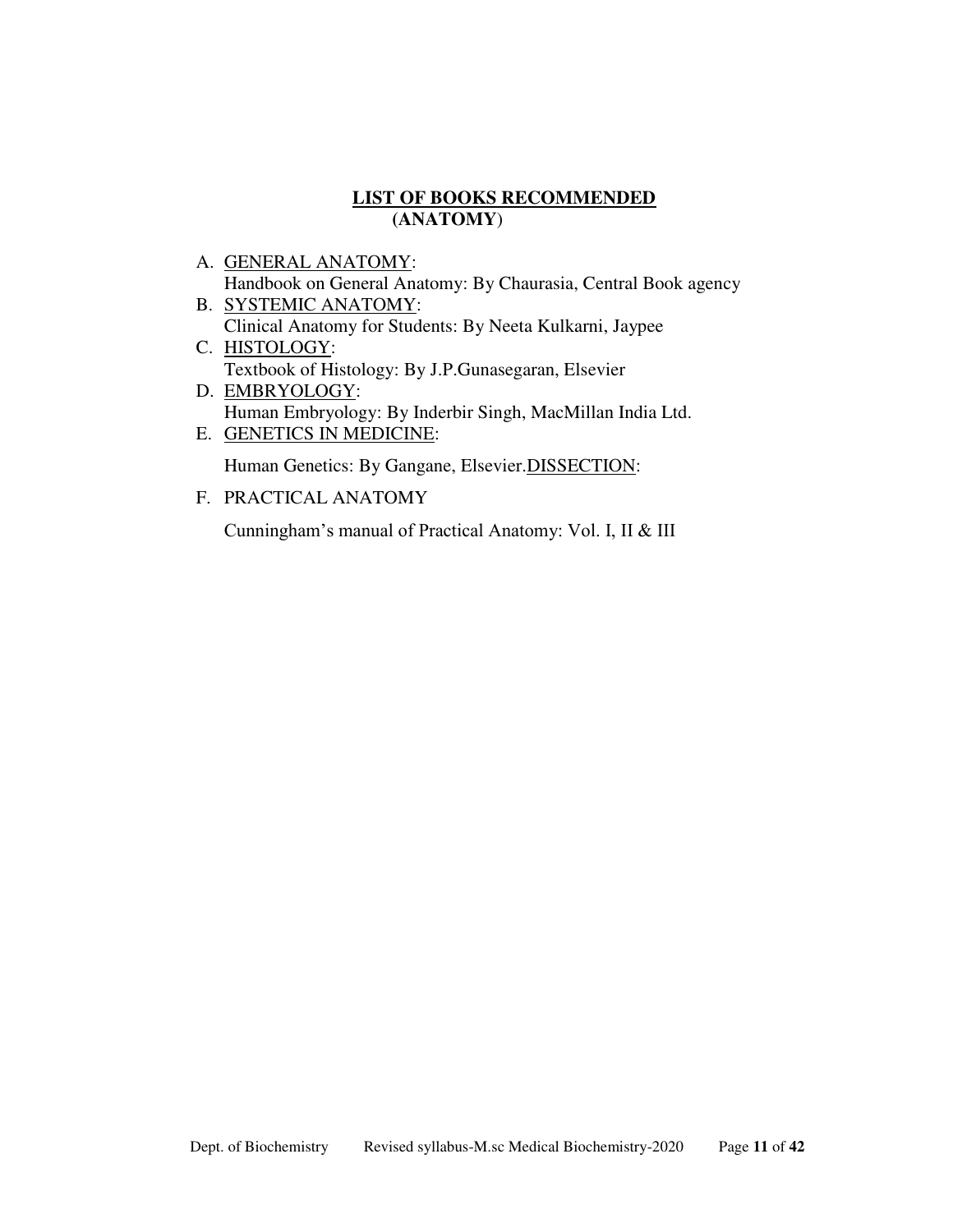## **PAPER II-HUMAN PHYSIOLOGY**

#### A) DEPARTMENTAL OBJECTIVES

The students of M.Sc. (Medical Biochemistry) & (M.Sc. Medical Microbiology) at the end of learning Physiology, during the First Year of their course should be able to: -

- i) State the functions organs and systems of the body.
- ii) Describe in brief the mechanisms of function of various systems in the body.
- iii) Apply basic principles of physiology to simple clinical conditions.
- iv) Know and utilize the knowledge of Physiology in organizing simple experiments for biochemical work.
- v) Continue to learn the physiological aspects of human body.

#### B) COURSE CONTENT:

#### **THEORY:**

- 1. Introductory Principles: Structure of cell and cell membrane, composition of intracellular and extracellular fluid, transport of substances across cell membrane, resting membrane potential.
- 2. Body fluid and blood:

Body fluid – Body fluid compartments, composition, size, capillary – structure and filtration across capillary wall, pH and buffer system and principle of homeostasis.

Blood – Composition of blood, plasma proteins, bone marrow, erythrocytes – formation and fate, anaemia, jaundice, white blood cell, immune mechanism, platelets, haemostasis, blood types and blood transfusion

- 3. Nerve and muscle: Nerve Structure of neuron, excitability, action potential, conduction of nerve impulse, nerve fiber type, skeletal muscle – structure, cross bridge theory, types of muscle contraction – neuromuscular transmission – heart muscle – structure, electrophysiology, properties of cardiac muscle. Smooth muscle – structure, types – electrophysiology.
- 4. Renal Physiology: Cross and ultrastructure of nephrons, glomerular filtration, tubular reabsorption and secretion, clearance, water excretion – counter current multiplier and exchanger,renal role in acid base balance, renal failure, mechanism and regulation of miturition.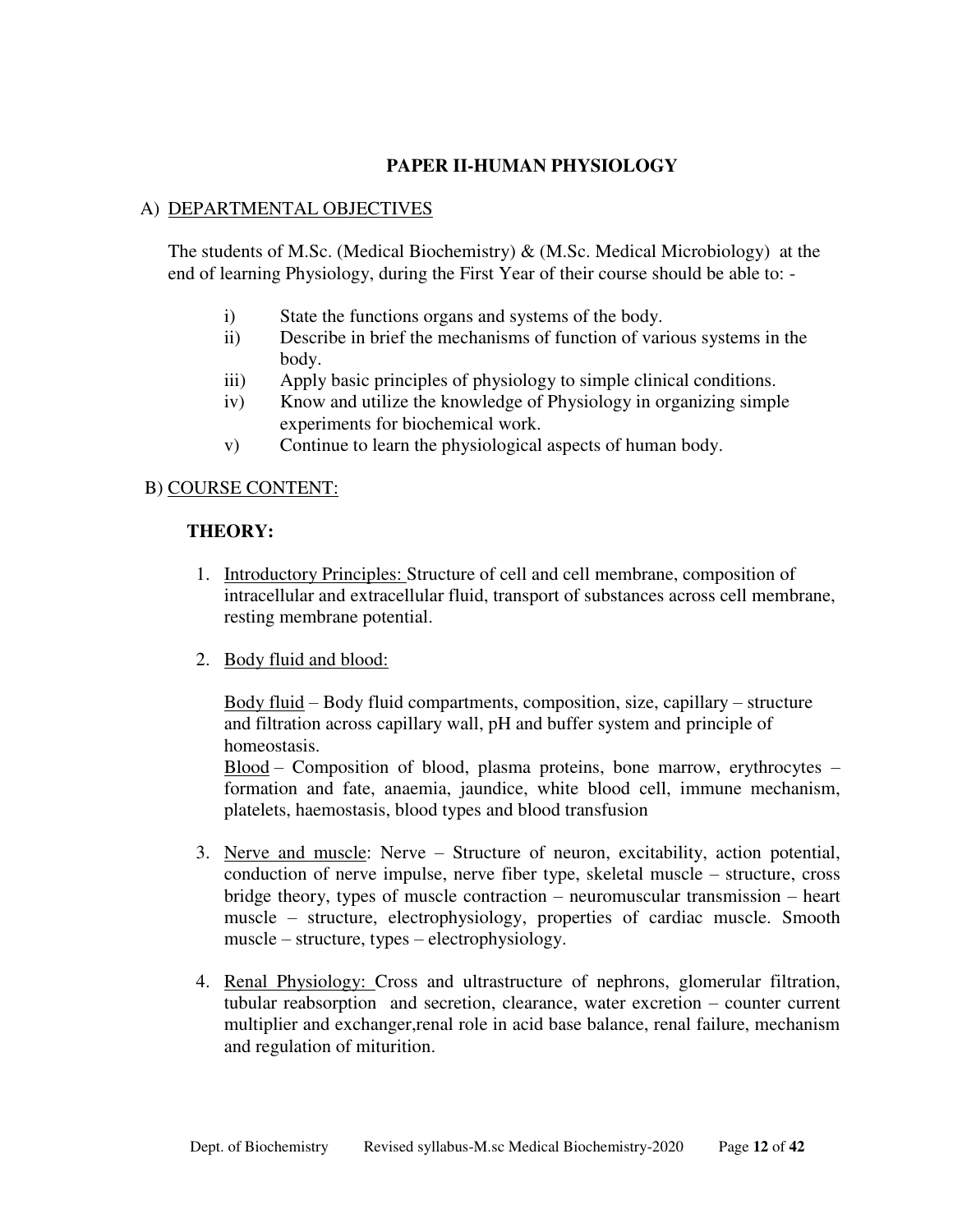- 5. Endocrine and Reproductive Physiology:
	- a. Endocrine pancreas : Functional anatomy of islets, actions of insulin and insulin deficiency, regulation of insulin secretion, glucagon.
	- b. Physiology of bone: Vitamin D and Parathyroid, Calcium metabolism, Physiology of bone formation and destruction. Vitamin D, parathyroid hormone – actions and effects of deficiency.
	- c. Neuroendocrinology: Hypothalamo– hypophyseal unit. Pituitary and pituitary hormones – Growth actions of growth hormone, effects of excess and deficiency of growth hormone, regulation of growth hormone secretion. Prolactin, post pituitary hormone – oxytocin and vasopressin.
	- d. Adrenal Gland: Adrenal corticoids actions, effects of excess and deficiency of cortisol aldosterone. Regulation of secretion of aldosterone. Adrenal medulla – Catecholamines – actions, regulation of secretion.
	- e. Thyroid: Functional anatomy: Synthesis, storage and release of thyroid hormones, acting of thyroid hormones, regulation of thyroid hormone secretion, thyroid dysfunction.
	- f. Reproductive Physiology: Sex differentiation and development, puberty. Male reproduction system – functional anatomy; spermatogenesis, testosterone – actions, regulation of testosterone secretion. Female reproductive system – Menstrual cycle, ovarian hormones, control of ovarian functions, pregnancy, fetoplacental unit – lactation – physiology of contraception.
- 6. Cardiovascular system: Functional anatomy of heart, genesis and spread of cardiac impulse, basic E.C.G., cardiac cycle, heart sound, cardiac output, nervous control of heart rate and cardiac output, heart lung preparation – Sterling's law, ventricular function. Principles of haemodynamics, systemic arteries, veins and capillaries, blood pressure; regulation of blood pressure – cardiac and cardiovascular reflexes. Regional circulation – coronary, pulmonary cerebral and skeletal muscle circulation.
- 7. Respiratory system: Functional anatomy of air- passages and lung, respiratory muscles, mechanics of respiration – intrapleural and airway pressures, compliance and surfactant; lung volumes and capacities dead space, alveolar ventilation transport of gasses  $- O_2$  dissociation and  $CO_2$  dissociation curves. Gas exchange – diffusion and gases across alveolo – capillary membrane, ventilation – perfusion ratio, control of breathing – neural and chemical, hypoxia, cyanosis.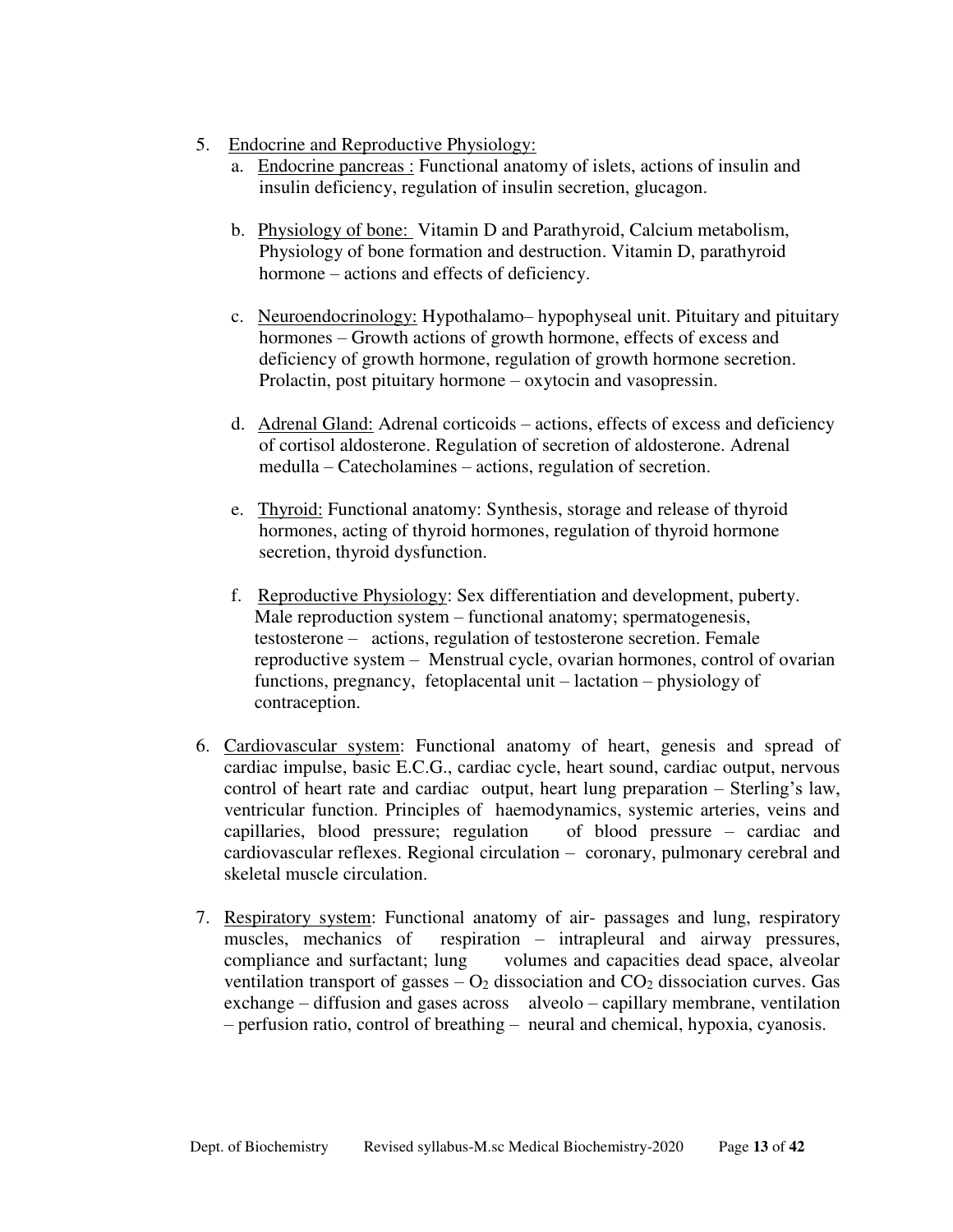- 8. G.I. system
	- Mastication and swallowing, salivary secretion and its regulation.
	- Regulation of gastric secretion and motility.
	- Biomechanism of secretion, function and regulation of bile secretion.
	- Intestinal secretion and motility regulation (including defecation)
- 9. Nervous system: General role of nervous system is causing appropriate response environmental stimuli, concept of reflex and voluntary action. Sensory system; Receptors, afferent pathways, cortical sensory areas for somaesthetic sensation. E.E.G. consciousness and sleep. Motor system: Reflexes – stretch reflexes, withdrawal reflex and other reflexes.

 Corticospinal and extra pyramidal system – neuroanatomy function and dysfunction; regulation of posture and locomotion (spinal shock, decerebrate rigidity, postural reflexes); cerebellum and basal ganglia. Visceral control – Neuroanatomy of autonomic nervous system – regulation of visceral activity from spinal and supraspinal (medullary and hypothalamic) centres, regulation of body temperatures. Emotion + behaviour - Neuro – anatomy of limbic system; feeding behaviour; drinking behaviour; sexual behaviour; emotional behavior (fear, anxiety, rage, etc.). Higher cortical functions – Learning and memory; speech.

10. Special senses: Physiology in brief of vision – structure of eye, errors of refraction – Functions of refractory media, retina – optic pathway. Auditory sense; structure and functions of external, middle and internal ear. Role of basila membrane in hearing – auditory pathway. Taste and olfaction – Receptors, pathway.

## **PRACTICALS**

Practical Course shall comprise of:

- a) Simple experiments in muscles and heart simple muscle twitch, isotonic and isometric contractions. Free and after loading, fatigue, intestinal movements, frog's cardiogram, Mosso's ergography.
- b) Simple experience in haematology e.g.haemoglobinb, estimation, differential leucocyte count, bleeding and clotting time.
- c) Simple experiments in human physiology. Demonstration of B.M.R., E.C.G., Spirometry, B.P. Recordings, Reflexes.

#### TEACHING AND LEARNING ACTIVITIES:

The course in Physiology will be covered by:

- a) Lectures 150 hours..
- b) Demonstrations & Practicals 60 hours
- c) Group Discussions / Tutorials / Assignment / Tests 90 hours

Total 300 Hours.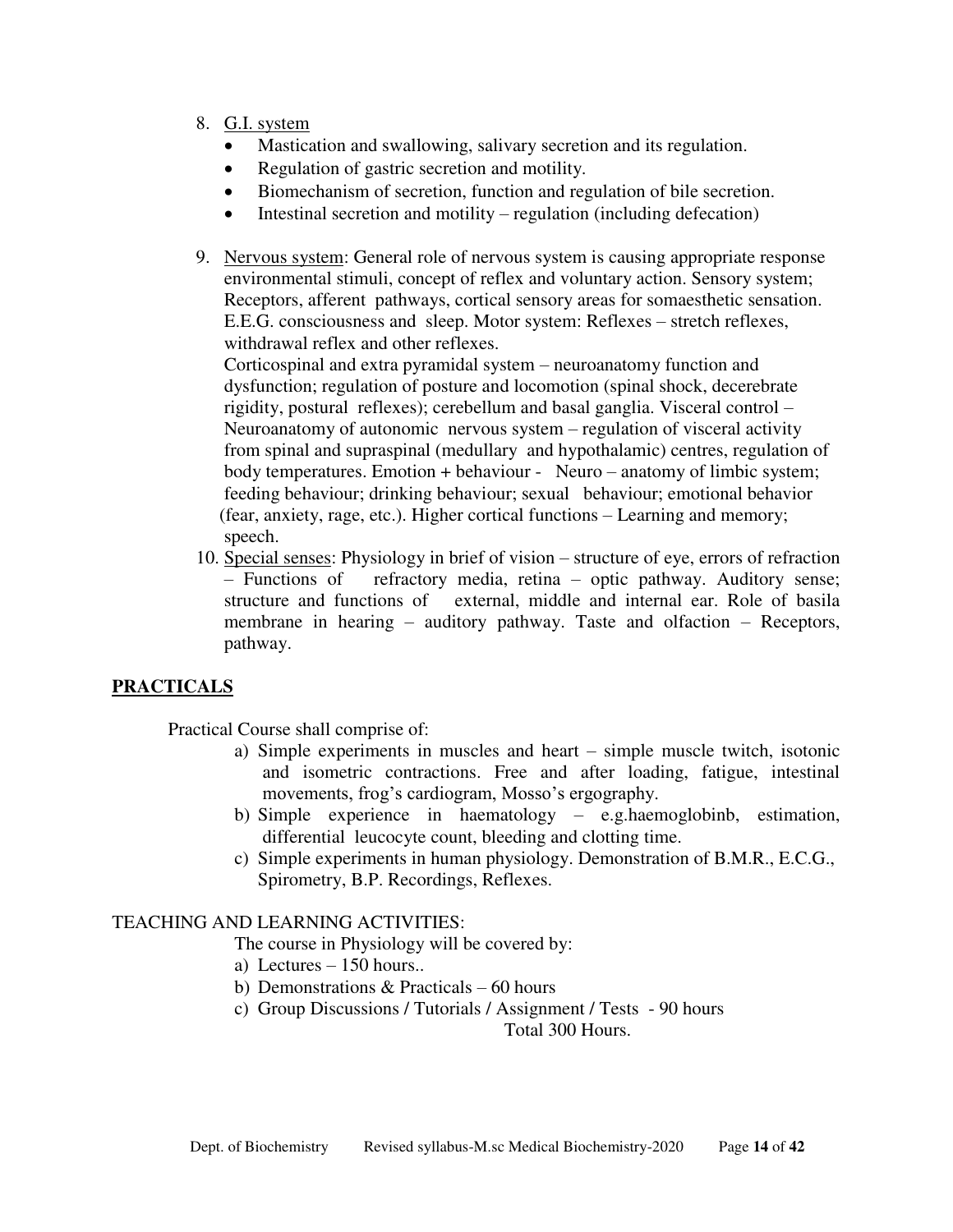|                                    | <b>EVALUATION</b>     |          |                       |  |
|------------------------------------|-----------------------|----------|-----------------------|--|
| It shall comprise of               | : Marks               | Duration | Minimum Marks to pass |  |
| 1. Written Examination : 100 marks |                       | 3 hrs    | 40 Marks              |  |
| 2. Oral examination                | $\therefore$ 50 marks |          | No Minimum            |  |
| 3. Internal assessment             |                       |          |                       |  |
| Theory $(25)$ ,                    |                       |          |                       |  |
| Practical (25)                     | 50 Marks              |          | No Minimum            |  |
| Total                              | $\pm 200$ marks       |          | 100 Marks             |  |

## **(a) INTERNAL ASSESSMENT**

|       | 25 marks              |
|-------|-----------------------|
|       | 25 marks              |
| Total | $\therefore$ 50 marks |
|       |                       |

| Section $-A$ : Essay type $-1$ Question x 15 | $=$ | 15 marks |
|----------------------------------------------|-----|----------|
| Short notes $-7$ Questions x 5               | $=$ | 35 marks |

(Body fluids. Blood and skeletal muscle, smooth muscle, gastrointestinal tract, renal physiology, Endocrinology & Reproductive system)

| Section – B: Essay types – 1 Questions x 15 | $=$ | 15 marks |
|---------------------------------------------|-----|----------|
| Short notes $-7$ Questions x (7x5)          | $=$ | 35 marks |

(Cardiovascular system, Respiratory system, Nerve, Central nerve system and special senses).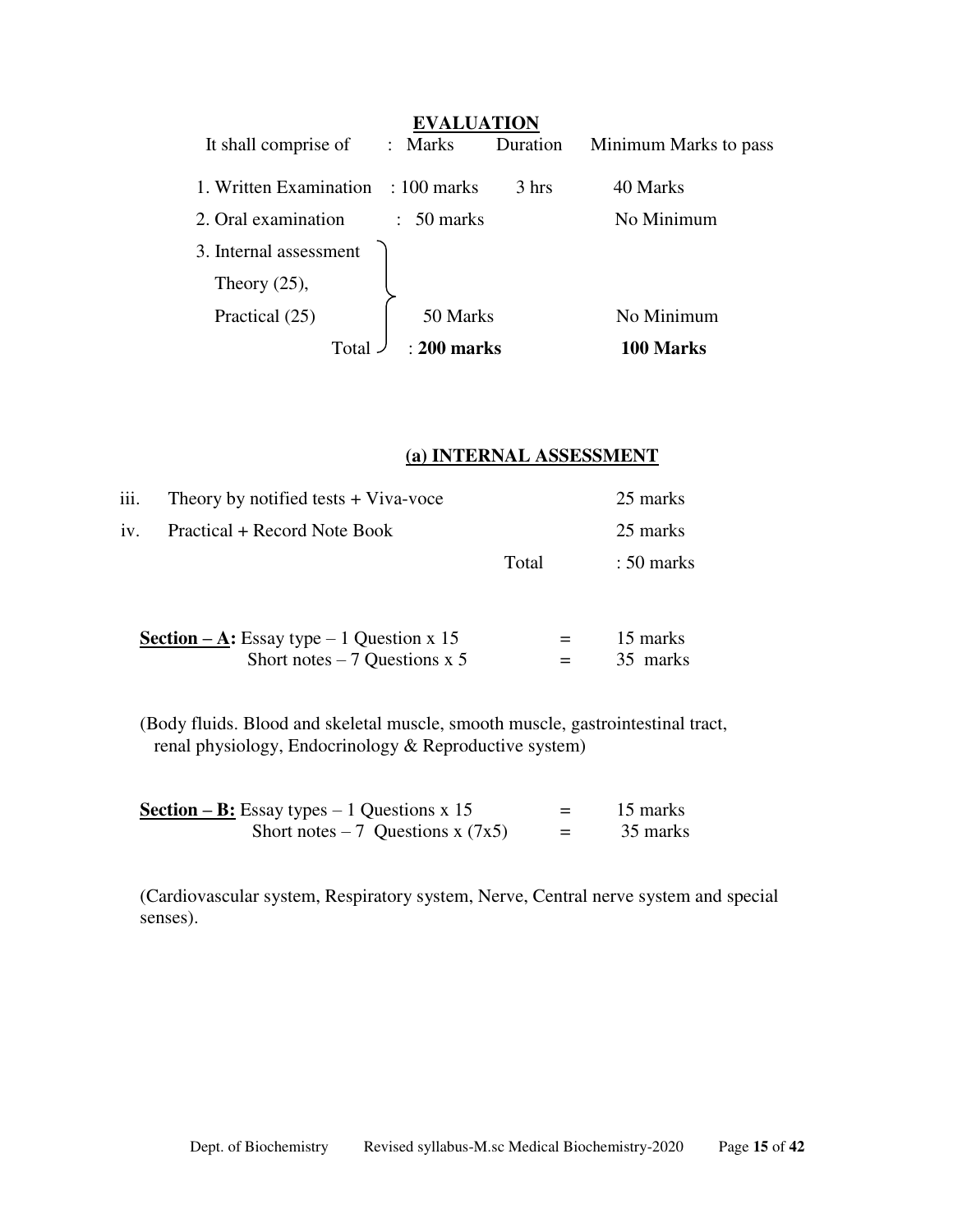### **TEXT BOOKS AND REFERENCE BOOKS RECOMMENDED**:

- 1. Human physiology: A.J. Vander, J.H. Sherman, D.S. Luciano, Tata Megraw Hill Publishing Co., New Delhi.
- 2. Concise Medical Physiology: S.K. Chaudhuri, New central Book Agency, 8/1, Chintamoni Daslane, Culcutta – 9.
- 3. BDS Text book of Physiology and Biochemistry; G.H. Bell, D. Emsilie Smith, C.R. Peterson Churchill Livingstone.
- 4. Review of medical Physiology W.E. Ganong, Prentice Hall international Inc.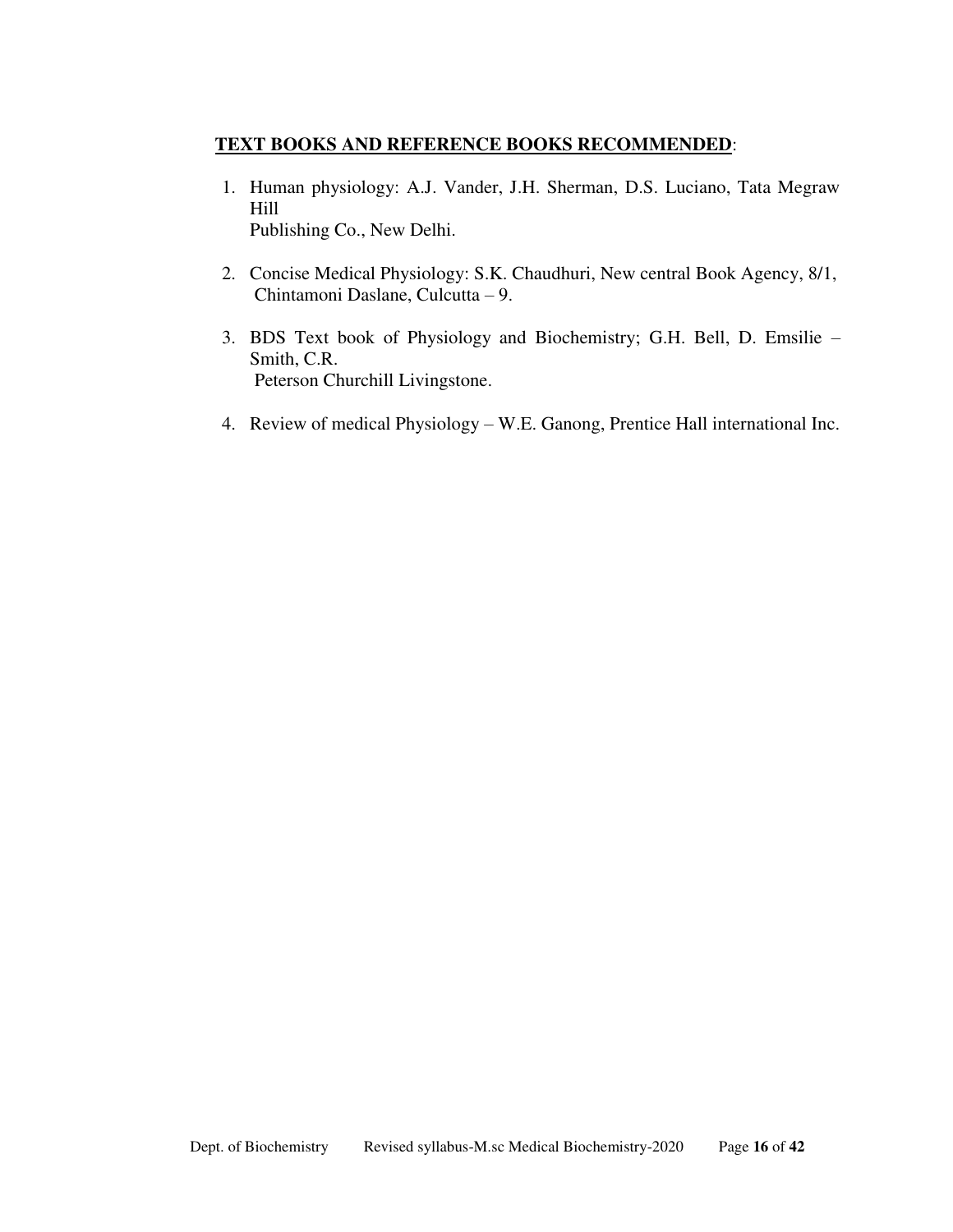## **MODEL QUESTION PAPER**

## **M.Sc. Preliminary – HUMAN PHYSIOLOGY**

## **Time: 3 Hours Marks: 100**

Each section should be written on separate answer books. Draw neat diagrams wherever necessary.

## **Section - A**

1. Describe calcium homeostasis in the human body. (15 marks)

- 2. Write short notes on:  $(7x 5 = 35 \text{ marks})$ 
	- a) Functions of stomach b) Excitation – contraction coupling in skeletal muscle
	- c) B.M.R.
	- d) Hormones of ovulation
	- e) Pheochromocytoma.
	- f) H.C.G.
	- g) Safe period.

## **Section – B**

1. What are the ascending tracts of spinal cord? Trace any one of them from the receptor to its termination. (15 marks)

- 2. Write short notes on:
	- a. Surfactant
	- b. Cardiac output
	- c. Myopia
	- d. Chloride shift
	- e. Lung Volumes
	- f. Cardiac cycle.
	- g. Cerebrospinal fluid

(7x5=35 Marks)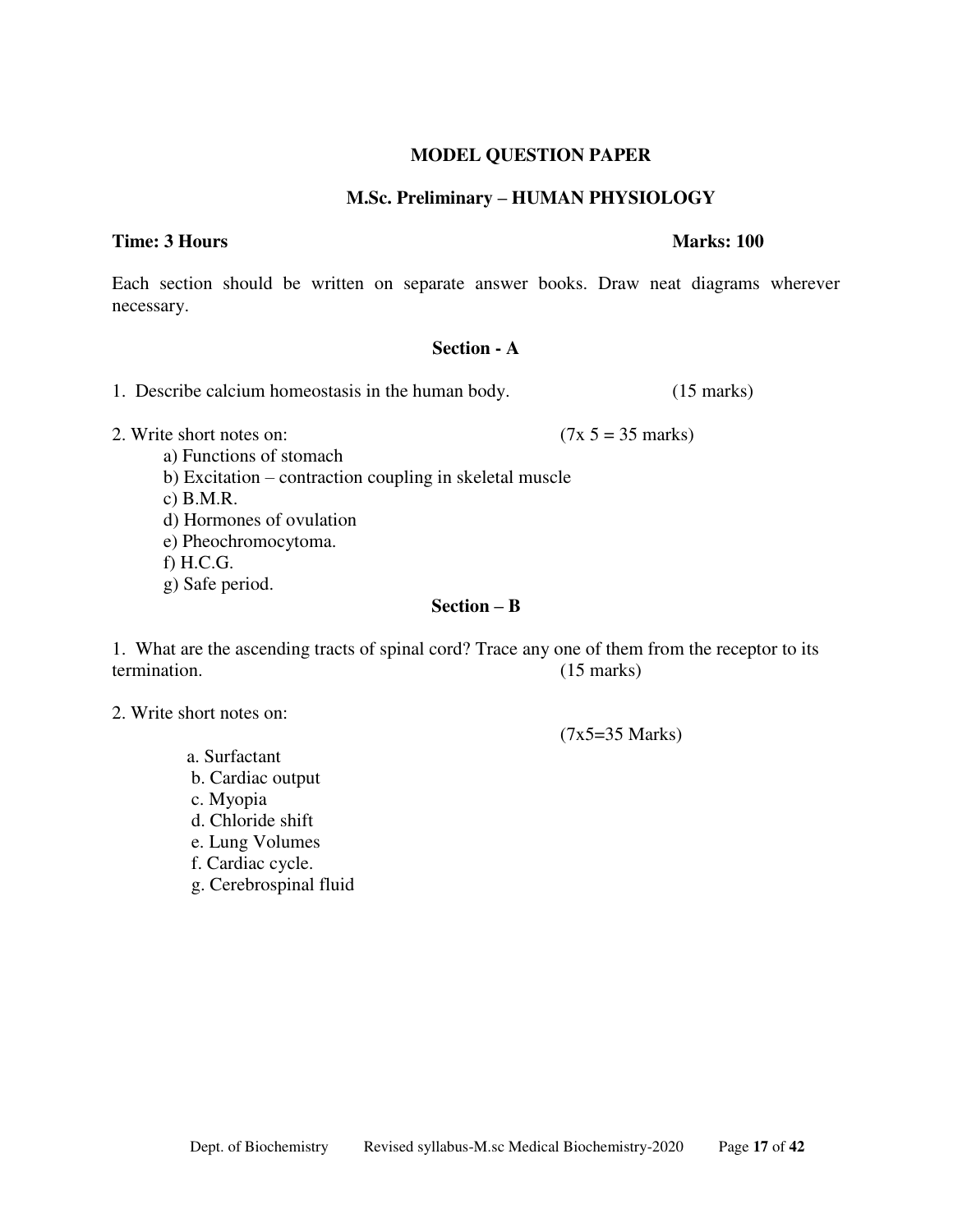#### **ORAL EXAMINATION**

## **MODEL QUESTION PAPER**

Examiner – I : Cardiovascular system, Respiratory system, Nerve, Central nerve system and special senses

(25 marks)

Examiner – II: Body fluids, Blood and skeletal muscle, smooth muscle, gastrointestinal tract, Renal physiology, Endocrinology & Reproductive system.

(25 marks)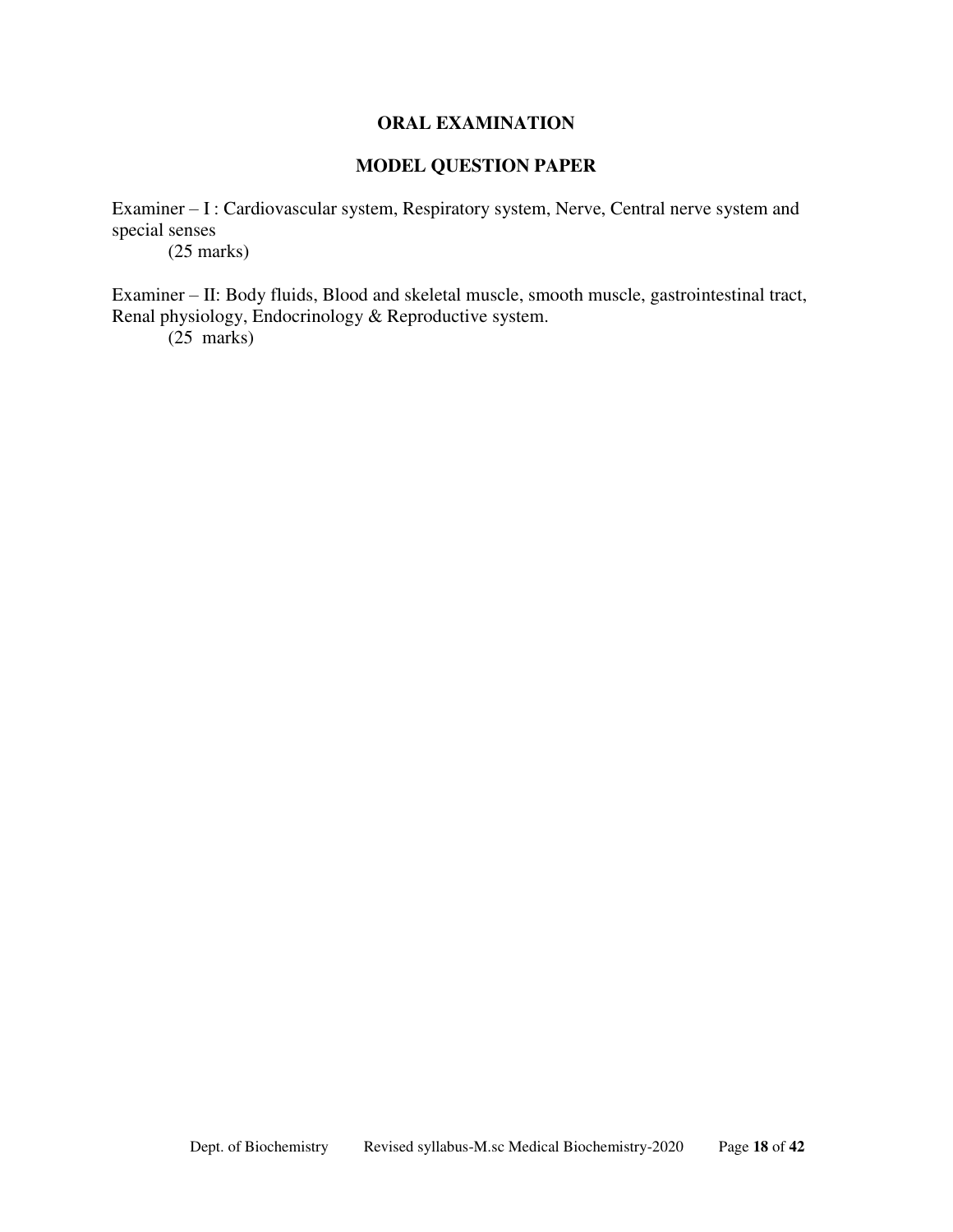#### **PAPER III- MEDICAL BIOCHEMISTRY**

## **1. A. GOAL**

The subject in Biochemistry for I year M. Sc Medical Biochemistry will cover the following areas in Biochemistry. The student is familiarized with the basic concepts in Biochemistry as applicable to the human body so that he can be able to undertake the study of Biochemistry at advanced level in the next two years of this course.

#### **B. COURSE CONTENT**

#### **THEORY**

- 1. Introduction to Biochemistry: Role of Biochemistry in Medicine Biochemical functions of cell organelles – Biophysical phenomena – Membrane transport.
- 2. Overview of Chemistry of Biomolecules: Carbohydrates, lipids, proteins and aminoacids, nucleic acids, nucleoproteins and hemoglobin. Plasma proteins – Immunoglobulins.
- 3. Enzymes: Classification with important examples coenzymes, specificity of enzymes, mechanism of enzyme action, Factors influencing enzyme activity, enzyme inhibition, enzyme units – Regulation of enzymes – Clinical importance of enzymes and isoenzymes.
- 4. Vitamins: Classification, sources, chemical nature, daily requirements, functions, deficiency manifestations of all fat soluble and water soluble vitamins. Antivitamins - hypervitaminosis.
- 5. General aspects of metabolism: Anabolism, catabolism and amphibolic pathway.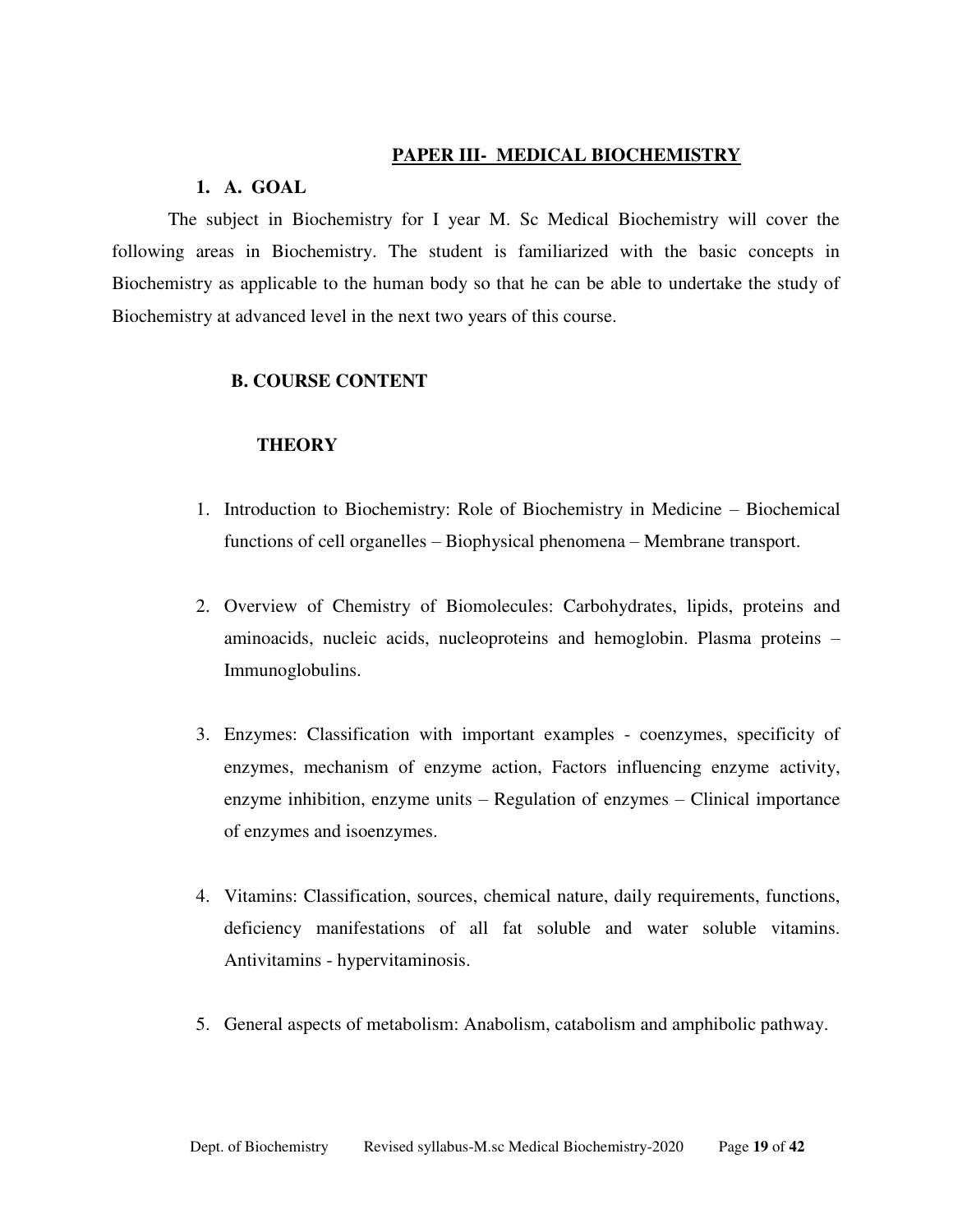- 6. Overview of biological oxidation electron transport chain and high energy compounds.
- 7. Digestion and absorption of nutrients from GI tract
- 8. Metabolism of carbohydrates: Overview of glycolysis, citric acid cycle, glycogenesis and glycogenolysis, gluconeogenesis– HMP shunt, uronic acid pathway, Metabolism of fructose and galactose, sorbitol pathway, Regulation of blood sugar- Disorders of carbohydrate metabolism, Diabetes mellitus- Glucose tolerance test and importance of glycated hemoglobin.
- 9. Metabolism of lipids: Overview of fatty acid oxidation and synthesis: Ketone bodies. Synthesis and disposal of cholesterol - lipoprotein metabolism, Brief description on fatty liver, atherosclerosis and obesity.
- 10. Metabolism of proteins: General pathways of aminoacid catabolism sources of ammonia and disposal – urea cycle – special products formed from aminoacids and their biomedical importance: Disorders associated with aminoacid metabolism
- 11. Integration of metabolism: Metabolism in starvation and well-fed state, metabolic syndrome.
- 12. Outlines of synthesis and degradation of purine and pyrimidine nucleotides associated disorders.
- 13. Synthesis of heme and its associated disorders porphyrias –Breakdown of hemoglobin – formation and disposal of Bilirubin – Jaundice – causes, types and lab diagnosis.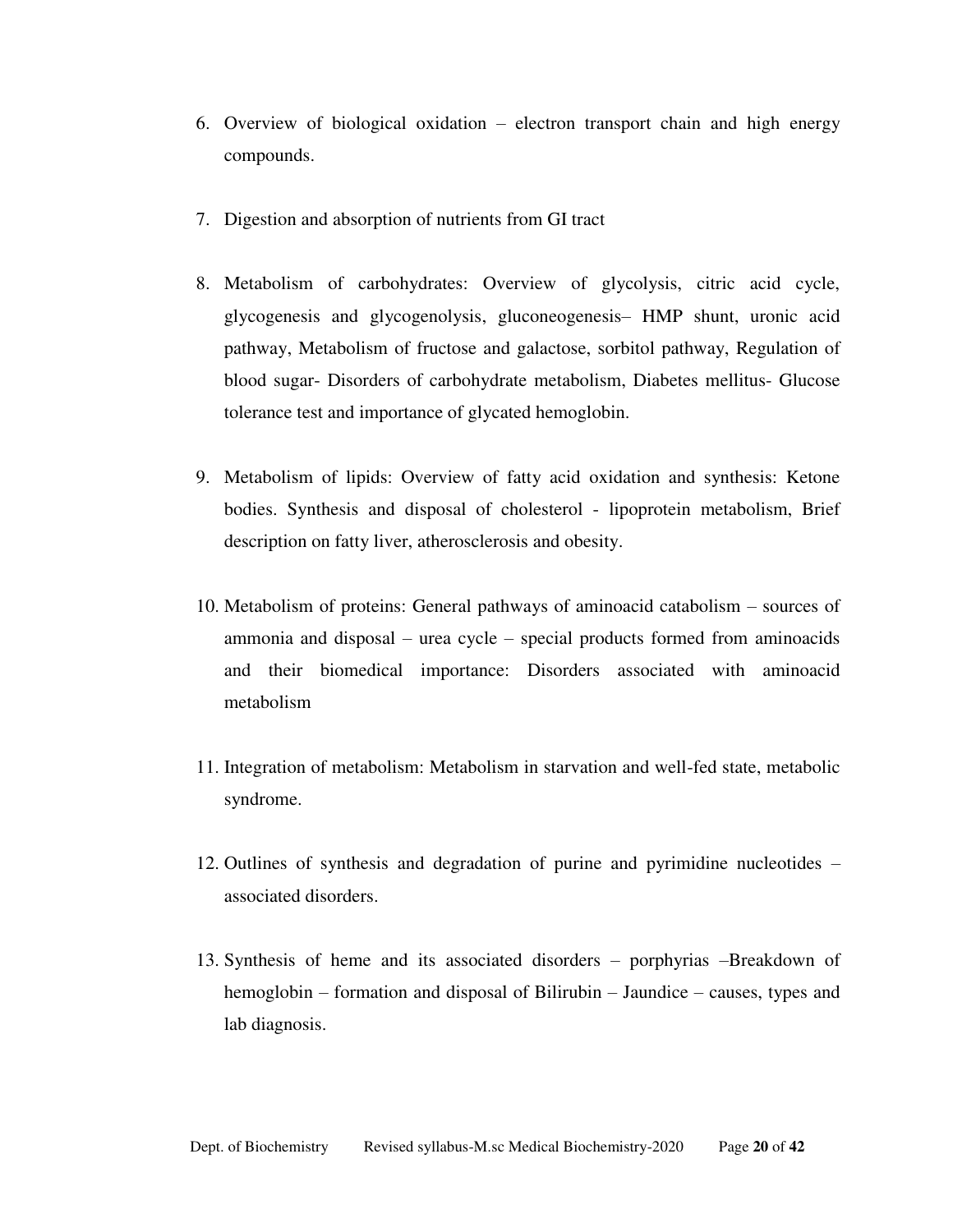- 14. Overview of metabolism of minerals Sources, daily requirements, functions, deficiency manifestations and toxicity symptoms.
- 15. Hormones Classification mechanism of action, Biochemical / metabolic functions of all hormones.
- 16. Body fluids water and electrolyte balance Acid base balance disturbances and compensation.
- 17. Food and Nutrition: Caloric value of foods Respiratory Quotient, SDA, BMR, energy requirements and expenditure – Nutritional significance of dietary constituents. Balanced diet – Nutritional disorders
- 18. Organ function tests: Basic concept of liver function tests, renal function tests, gastric function tests, pancreatic function tests, thyroid function tests
- 19. Molecular Biology: Basic knowledge of DNA organization and replication Mutations – transcription - Genetic code – Translation; Recombinant DNA technology – Gene therapy.
- 20. Detoxication various mechanisms available in the body examples.
- 21. Principles and applications of techniques chromatography, electrophoresis, colorimeter and centrifugation.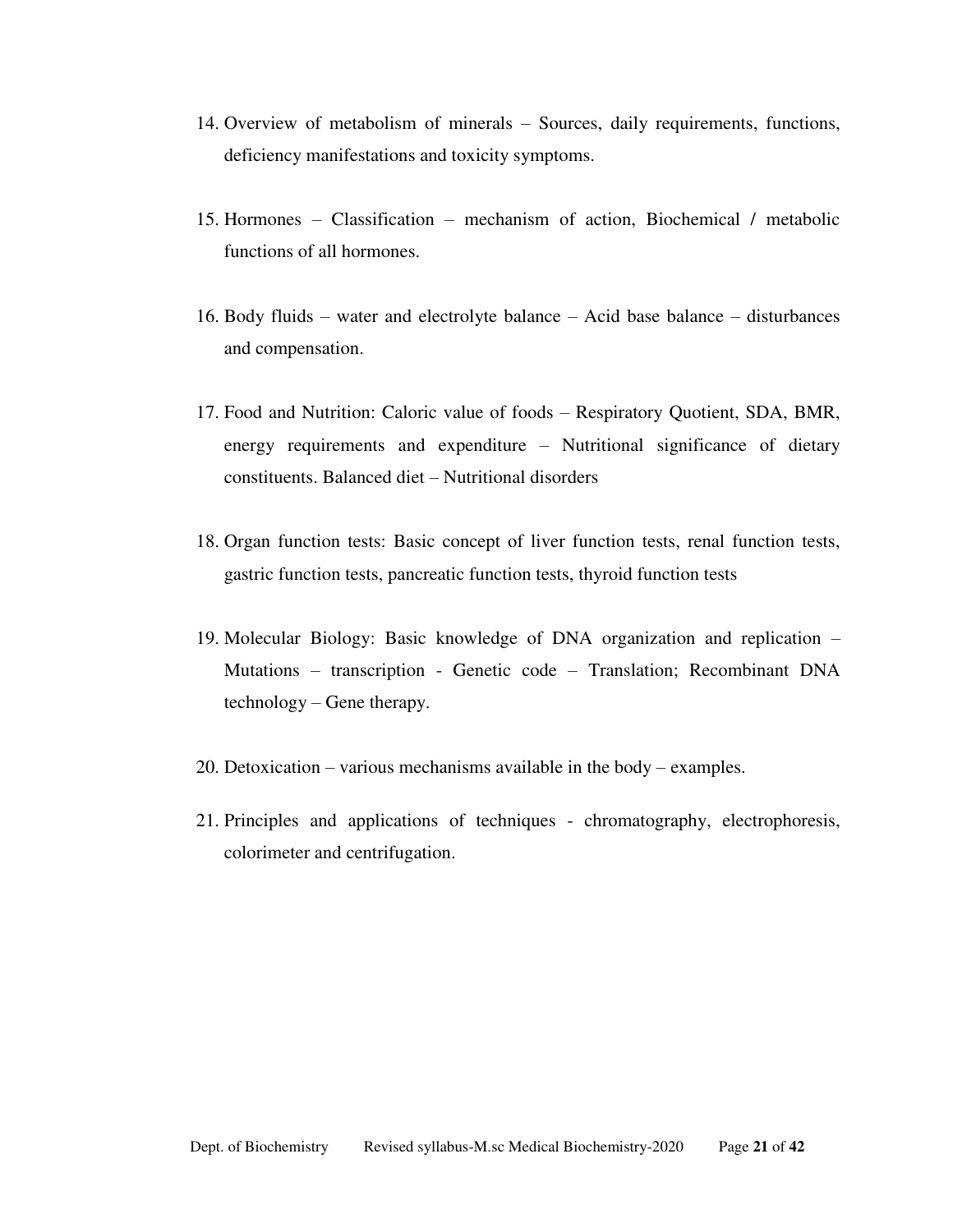#### **PRACTICALS:**

#### **Qualitative:**

- 1. Reactions of carbohydrates, proteins
- 2. Reactions of hemoglobin and its derivatives
- 3. Reactions of non protein nitrogenous substances
- 4. Analysis of unknown substance of biochemical importance
- 5. Analysis of normal urine
- 6. Analysis of abnormal urine

#### **Quantitative:**

- 1. Principles of colorimetry
- 2. Estimation of the following constituents in the blood
	- (a). Glucose
	- (b) Urea
	- (c) Cholesterol

#### **Demonstration:**

- 1. Detection of hemoglobin derivatives by spectroscope
- 2. Chromatography for separation of sugars and aminoacids
- 3. Electrophoresis of serum proteins
- 4. Centrifuge
- 5. Incubator
- 6. Hot air oven

#### **Text books recommended (Latest Editions)**

- 1. Harper's Illustrated Biochemistry Robert K. Murray et al.
- 2. Textbook of Biochemistry for Medical students Vasudevan and Sree Kumari
- 3. Biochemistry Satyanarayna
- 4. Textbook of biochemistry by Dinesh puri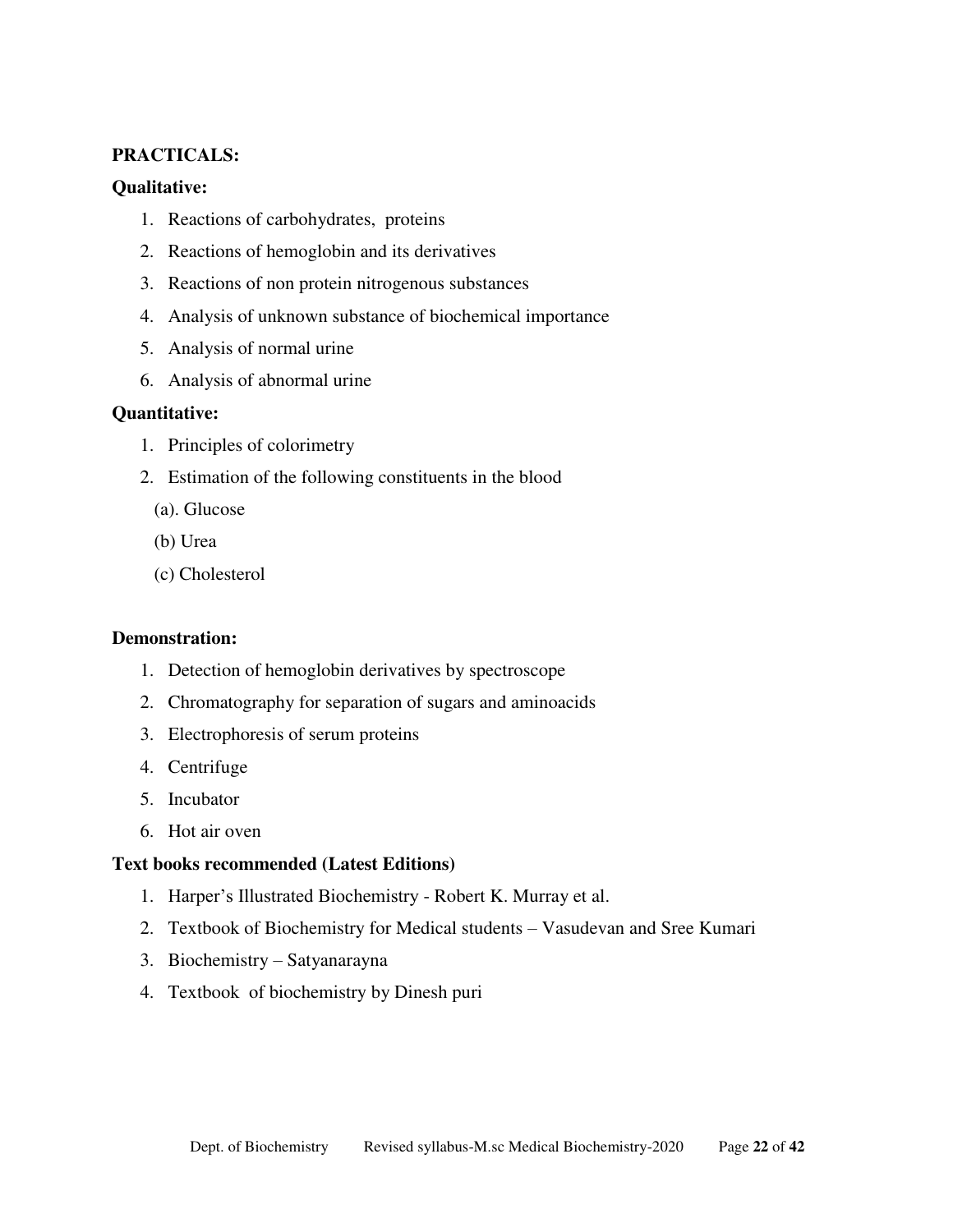#### **Practical books recommended**

1. Practical manual in Biochemistry for Medical students , Department of Biochemistry, MGMC&RI, Sri Balaji Vidyapeeth, Puducherry.

#### **Teaching and learning Methods**

| <b>TOTAL</b> |                                        | 200 HOURS |
|--------------|----------------------------------------|-----------|
|              | 4. Assignments / Tests                 |           |
|              | 3. Tutorials / small group Discussions | 40 hours  |
|              | 2. Practicals / Demonstrations         | 60 hours  |
|              | 1. Lectures                            | 100 hours |

#### **Examination Pattern:**

|                                 |       | <b>Maximum</b> | <b>Minimum for Pass</b> |            |
|---------------------------------|-------|----------------|-------------------------|------------|
| Theory examination              | 3 hrs | 100            | marks                   | 40 marks   |
| Viva voce examination           |       | 50             | marks                   | No minimum |
| Internal assessment (Theory)    |       | 25             | marks                   | No minimum |
| Internal Assessment (Practical) | --    |                | 25 marks                | No minimum |
|                                 |       |                |                         |            |
|                                 | Total | <b>200</b>     | marks                   | 100 marks  |
|                                 |       |                |                         |            |

### **(a) Model Question paper pattern**

 Theory examination in Biochemistry shall have two sections A and B each carrying questions of 50 marks each.

Each section will have

- 1 long answer question  $= 15$  marks
- 7 short answer questions  $(7 \times 5)$  = 35 marks
- **(b) Viva examination** should be conducted by two examiners: 1 Internal, (25 marks)
	- External (25 Marks)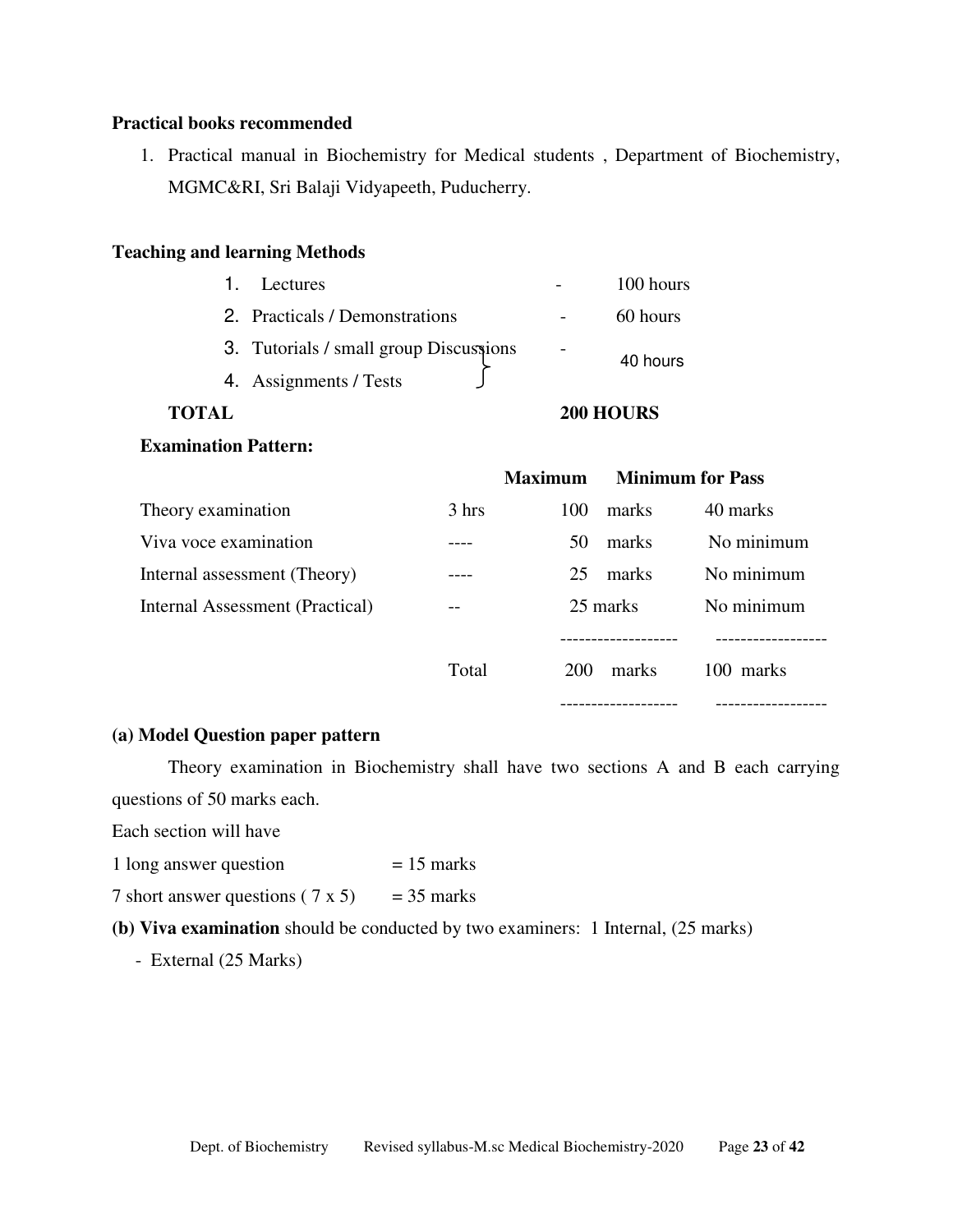## **MODEL QUESTION PAPER**

# **M. SC. PRELIMINARY - MEDICAL BIOCHEMISTRY**

*Each section should be answered in separate answer sheets Answer all the questions* 

# **Section – A**

## I**. Long answer question: 1 x 15 = 15 marks**

1. Narrate the dietary sources, chemical nature, daily requirements, biochemical functions and deficiency manifestations of vitamin Niacin.

 $1 \times 15 = 15$  marks

### **II)** Write short notes on 7 x 5 = 35 marks

- 2. Isoenzymes
- 3. Electrophoresis of serum proteins
- 4. Balanced diet
- 5. Genetic code
- 6. Glycogen storage diseases
- 7. Functions of zinc
- 8. LDL metabolism

# **Time: 3hrs Max Marks: 100**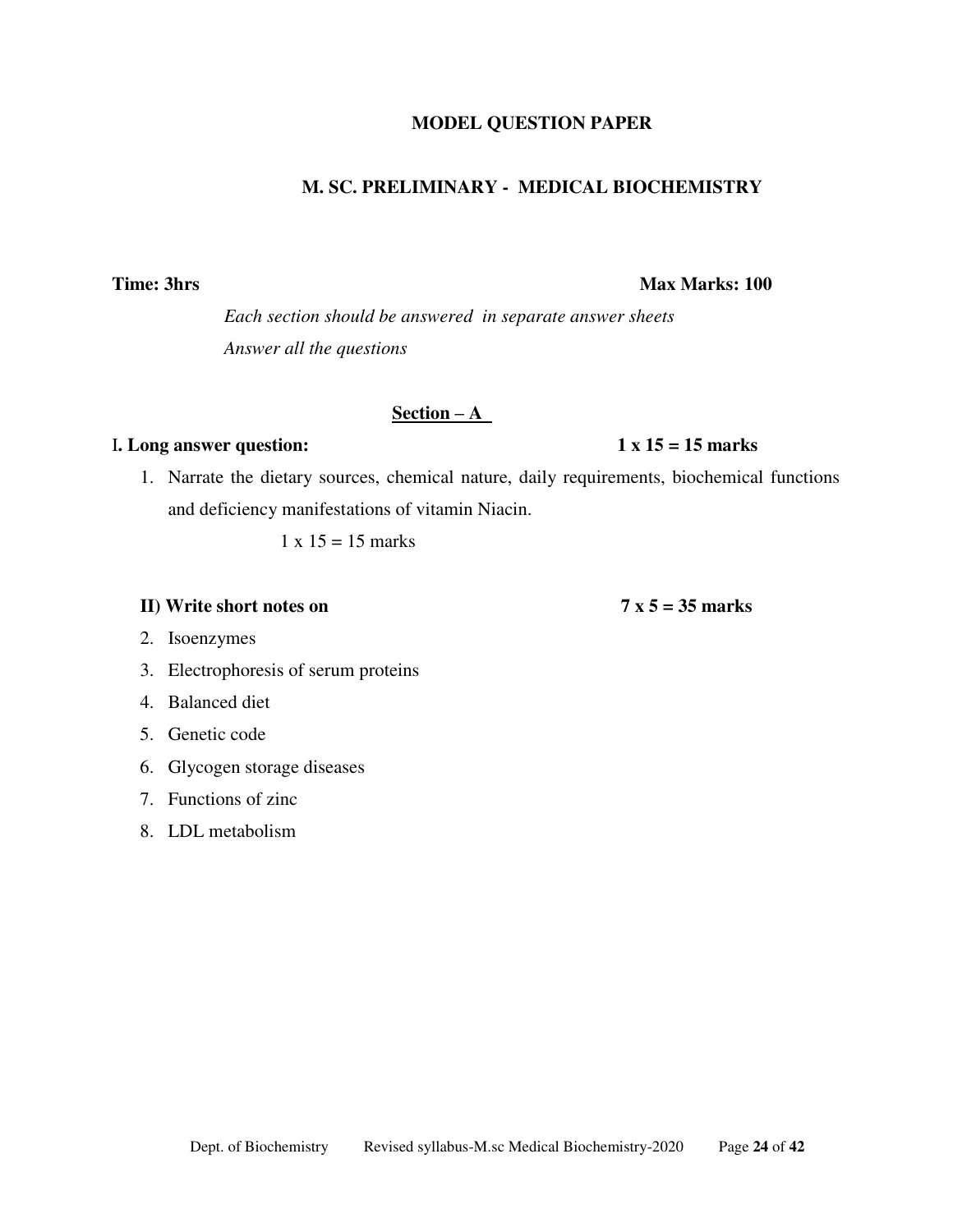#### **Section – B**

#### Long answer question:  $1 \times 15 = 15$  marks

9. Describe the Krebs - Hensleit cycle. Add a note on ammonia detoxication.

#### **Write short notes on 7 x 5 = 35 marks**

- 10. Detoxification mechanism.
- 11. How are triglycerides digested and absorbed?
- 12. Describe Liver function tests.
- 13. Explain calcium homeostasis.
- 14. Discuss the regulation of pH of blood by renal mechanism.
- 15. Maple syrup urine disease
- 16. Tumor markers

## **FACULTY OF MEDICINE**

## **M. Sc. Medical Biochemistry (II & III Year Main)**

#### **Departmental objectives:**

At the end of training for 3 years in Biochemistry, the postgraduate student shall be able to:

- 1. Explain the normal functions, physiochemical basis and regulatory mechanisms of the various organs and systems of the human body
- 2. Apply the principles of biochemical processes in understanding health and disease
- 3. Impart the basic knowledge and skills in biochemistry to students through various teaching and learning programmes
- 4. Apply the principles and methods of evaluation in judging the performance of the students.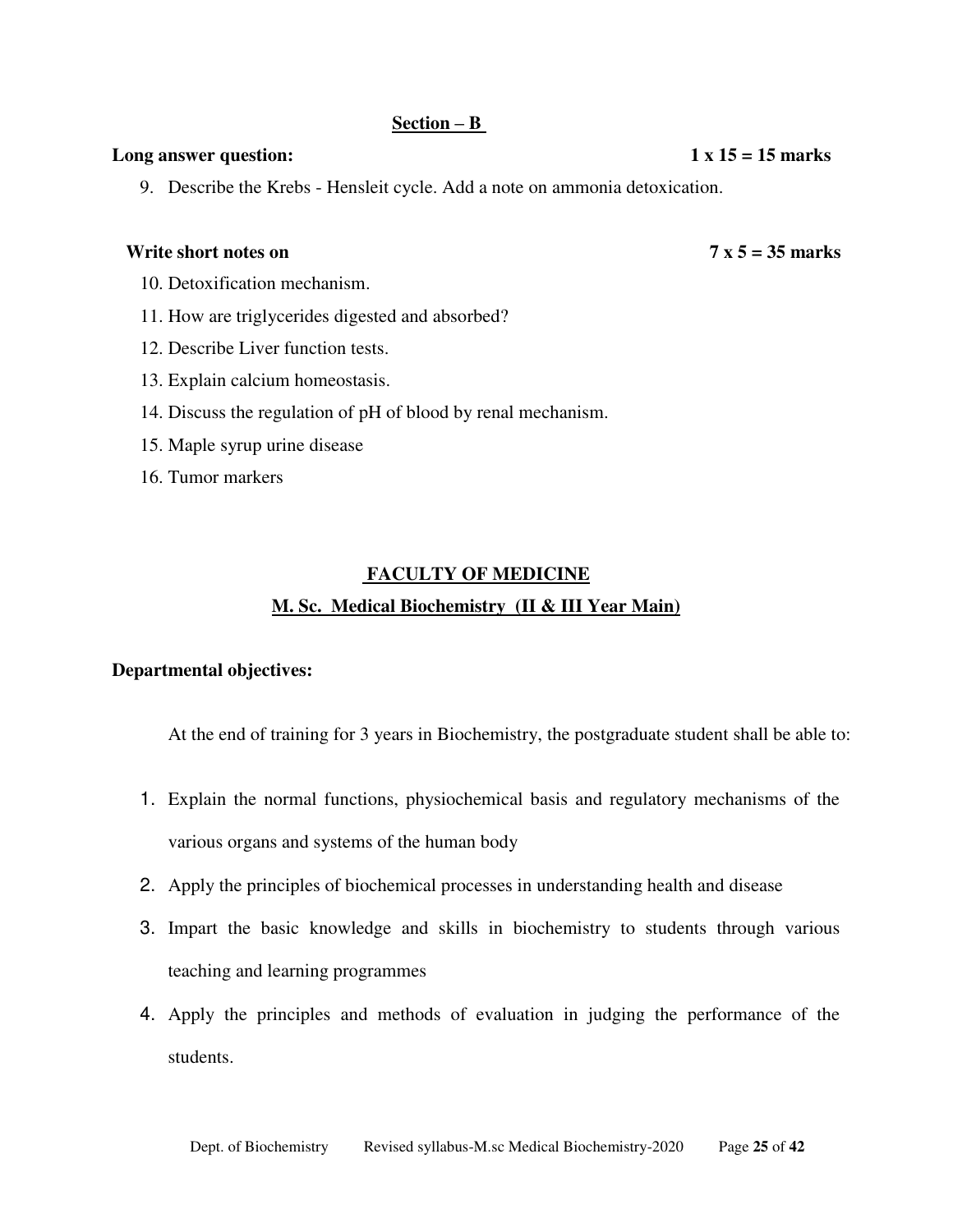- 5. Use, maintain and undertake basic repairwork of equipments, used in a biochemical laboratory
- 6. Perform various biochemical investigations on biofluids to assess health and disease conditions.
- 7. Organize and run efficiently a Clinical Biochemistry laboratory for investigative purposes.
- 8. Collect relevant information regarding the existing knowledge of biochemistry in his field of interest, design and execute appropriate experiments to investigate it.
- 9. Utilize appropriate biostatistical knowledge and methods to evaluate the results of investigations
- 10.Present the research findings in systematic scientific format in appropriate scientific forum or in conferences.

#### **II & III YEAR SYLLABUS**

# **Paper – I: Analytical biochemistry & Biophysics, Vitamins, Minerals, Nutrition and Biostatistics**

#### **UNIT I : Biophysics**

Acids, bases, buffers and its importance in biological systems, pH – Determination of pH-Henderson Hassalbalch equation, indicators, pH meter - water as universal biological solvent – Filtration-Osmosis and osmotic pressure, osmometry - dialysis, ultrafiltration – Diffusion, absorption, viscosity, surface tension mechanisms – factors affecting-their application to biological systems- precipitation- colloidal systems - Donnan membrane equilibrium.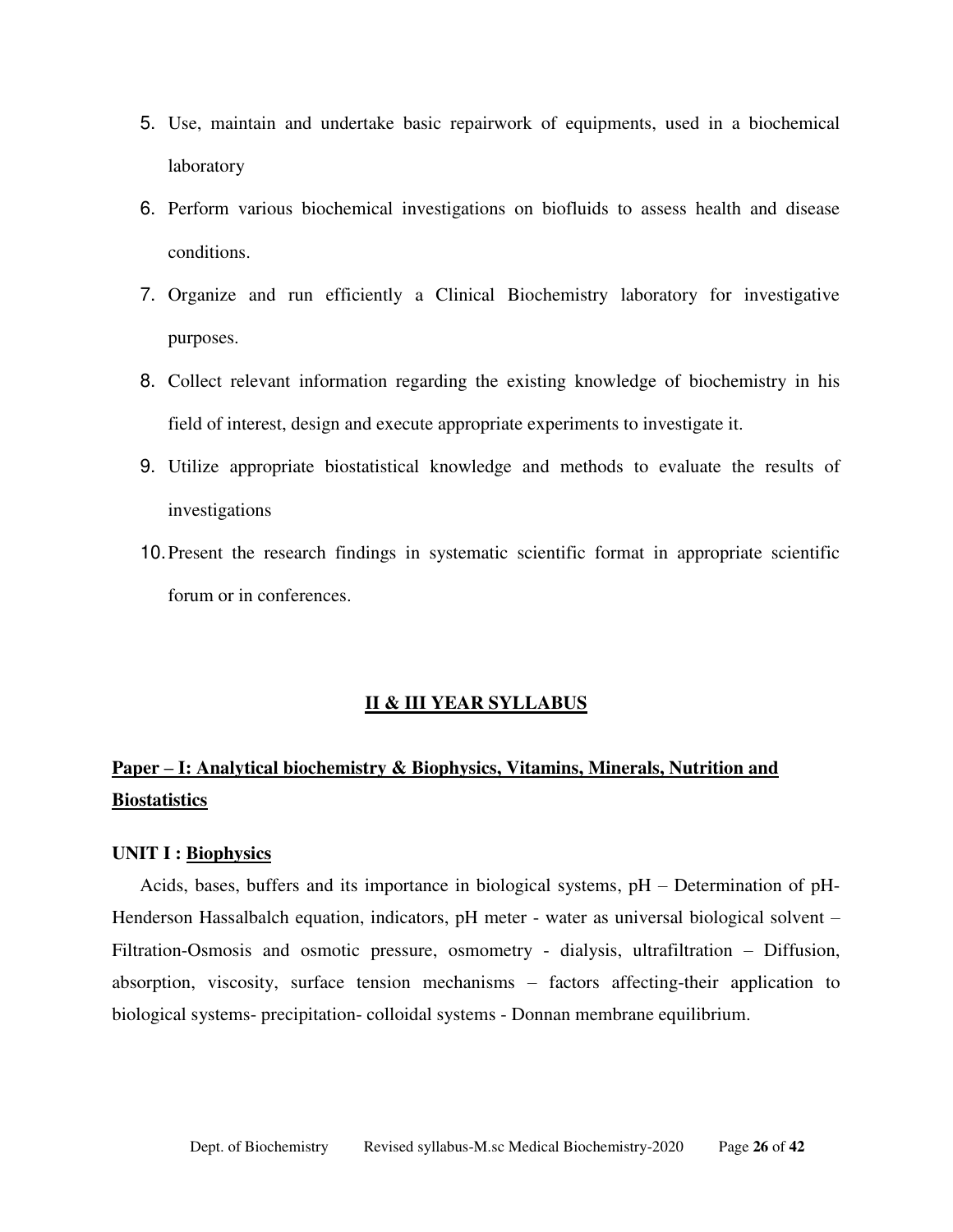### **UNIT II: Analytical biochemistry**

- **Centrifugation techniques** Principles, differential centrifugation Density gradient centrifugation – Ultra Centrifugation and its application in biological systems.
- **Chromatographic techniques:** Principles, types of chromatographic techniques like column, thin layer, paper, adsorption, partition, gas liquid ion exchange, affinity, high. Performance and their application in biological systems.
- **Electrophoresis:** Principles, types and procedures, applications in biological systems.
- **Principles and techniques of photometry and Colorimetry** Laws of light absorption – visible and UV Spectrophotometry - Spectrofluorimetry - Flame photometry- atomic absorption spectrometry- mass spectrometry.
- Principles, Instrumentation, techniques and application of Nuclear magnetic resonance (NMR) spectroscopy and Electron spin resonance spectroscopy (ESR)
- **Radiation biology-** Principles of radio activity- nature, types, unit of radio activity, detection and measurement of radio activity - radiation hazards and prevention; application of radio activity and radio active isotopes in biological systems and medicine. Radioimmunoassay (RIA)**,** Non-isotopic immuno assays : ELISA, chemiluminescence - Immunoelctrophoresis. and applications

**UNIT III: Vitamins-** Classification of vitamins with examples, Sources, chemical nature, RDA, biological functions, deficiency manifestations of fat soluble and water soluble vitamins. Hypervitaminosis, antivitamins, Detection of vitamin deficiencies and Vitamin like compounds.

**UNIT IV: Mineral metabolism-** Macrominerals and microminerals – Sources, daily requirements, metabolism, biochemical functions, deficiencies, toxicity symptoms and disorders associated with them.

**UNIT V: Nutrition-** Energy metabolism - Calorific value of foods, Direct and indirect Calorimetry, Respirations quotient, specific dynamic action foods, energy requirement of the body, basal metabolic rate (BMR), calculation of total caloric requirement of an individual; Food groups, requirements for normal health nutritional significance of dietary fiber, biological value of proteins, nitrogen balance, , food adulteration, food toxins.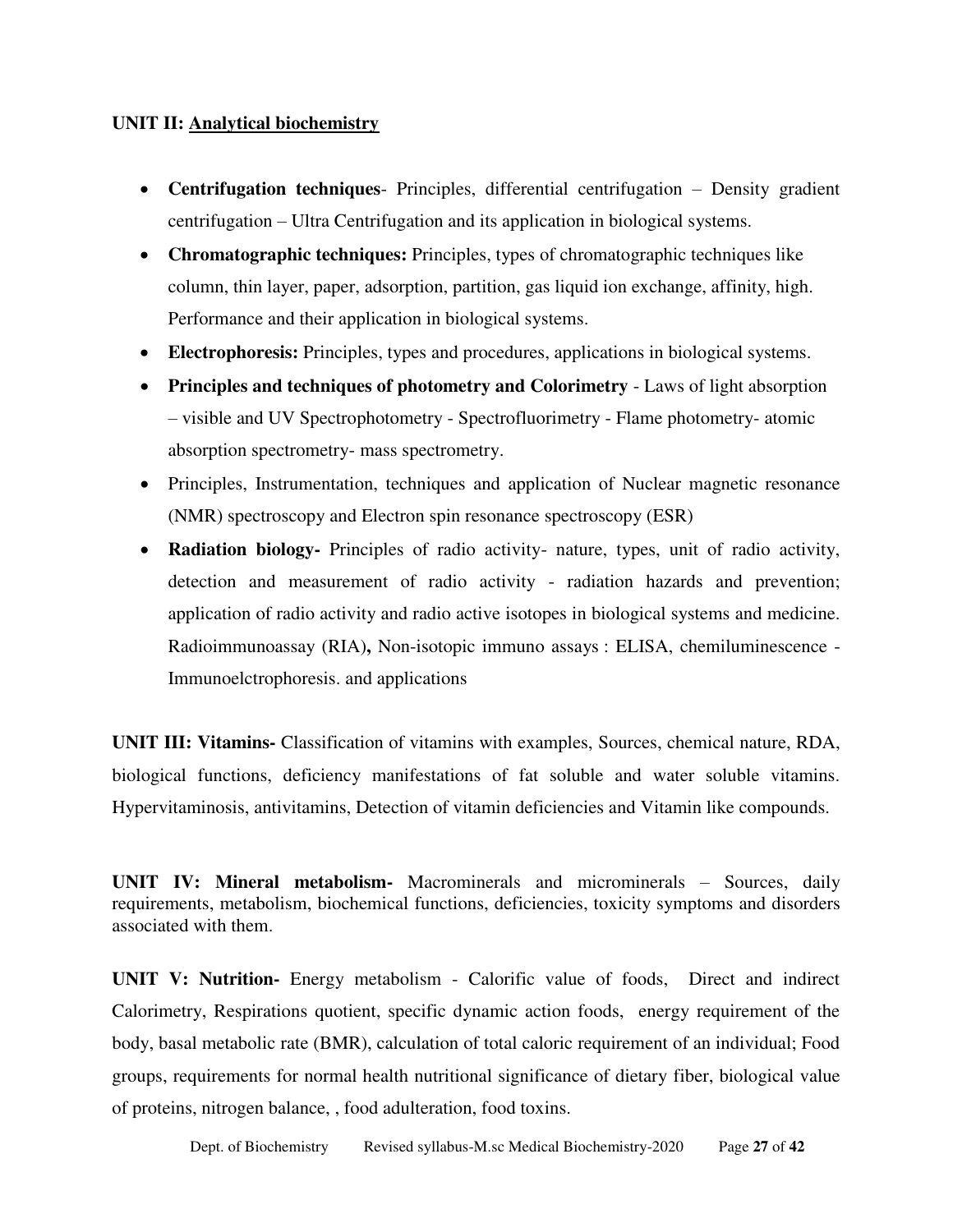Balanced diet, recommended dietary allowance (RDA). Nutrification of food. Disorders of nutrition - undernutrition, overnutrition - protein calorie (energy) malnutrition, obesity - Biochemical assessment of nutritional status - Diet formulation of therapeutic diets with reference to various diseases.

#### **UNIT VI: Research methodology & Biostatistics**

Basic concepts of probability, mean, mode, medium, standard deviation, Binominal expression, t-test, chisquare analysis of variance, coefficient of correlation, evaluation of new analytical procedure and diagnostic procedure, Regression analysis and Research methodology.

# **Paper – II: Chemistry and metabolism of Biomolecules , Enzymology, Bioenergetics, Immunology, Metabolism of Xenobiotics and Environmental Biochemistry**

#### **UNIT I: Chemistry and metabolism of biomolecules:**

#### **a. Chemistry and metabolism of Carbohydrates**

**Chemistry of carbohydrate** - Classification, structure, properties and functions of Monosaccharides, Disaccharides, Oligosaccharides, and Polysaccharides, Glycoprotein and Proteoglycan**. Carbohydrate metabolism-** Digestion, absorption and transport of carbohydrates, Glycolysis, gluconeogenesis, citric acid cycle, HMP shunt, uronic acid pathway, glycogen metabolism and regulation of blood glucose; Metabolism of fructose and galactose, lactose metabolism, Hormonal control of carbohydrate metabolism, disorders associated with carbohydrate metabolism.

 **b. Chemistry of lipids:** Classification, properties, structure and functions of simple, compound and derived lipids, essential fatty acids, prostaglandins. **Lipid metabolism-**Digestion, absorption and transport of lipids, Oxidation of fatty acids, formation and utilization of ketone bodies – biosynthesis of fatty acids. Metabolism of triacylglycerols, phospholipids, glycolipids, cholesterol, lipoproteins. Eicosanoids. Role of adipose tissue and liver in lipid metabolism. Fatty liver, lipotropic factors, obesity, atherosclerosis. Inborn errors associated with lipid metabolism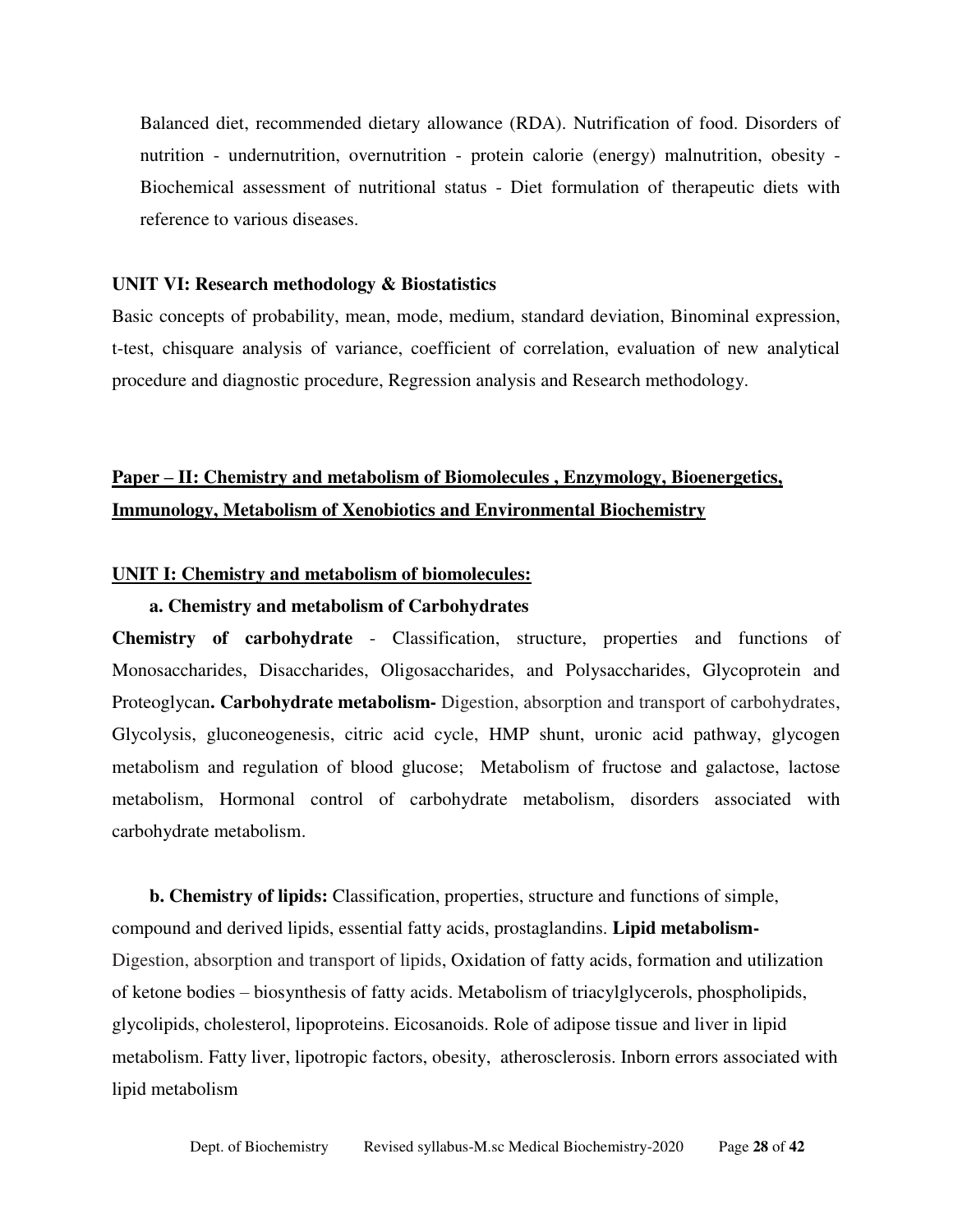**c. Chemistry of proteins and aminoacids-**Classification, properties, structural organization and denaturation of proteins, biologically important peptides, classification and properties of amino acids, functions of plasma proteins. **Protein metabolism-** Digestion, absorption and transport of amino acids, General pathways of catabolism of amino acids. Ammonia production and disposal. Urea cycle and its disorders, Ammonia intoxication; Metabolism of individual amino acids. Essential and non essential amino acids, Glucogenic, ketogenic and glucogenic – ketogenic amino acids. conversion of aminoacids to specialised products. Creatinine, biogenic amines, polyamines, neurotransmitters etc.Inborn errors associated with protein metabolism - aminoaciduria.

#### **d. Integration of metabolism**

Definition, significance of integration of metabolism, integration of metabolism at cellular level, integration of metabolism at tissue or organ level, metabolism in starvation.

#### **e) Hemoglobin metabolism:**

Biosynthesis of heme and the disorders associated with it – Porphyrias. Degradation of heme, metabolism of Bilirubin, Jaundice – Types causes and laboratory diagnosis.

**UNIT II: Enzymology-** Enzymes as biocatalysts; Classification, and nomenclature of enzymes as per IUB enzyme classification system with specific examples. Cofactors, Intracellular localization of enzymes- isolation and purification of enzymes - enzyme specificity, Mechanism of enzyme action, Lock and key model and induced fit model, Enzyme substrate complex (ES), active sites, allosteric sites, Michaelis- Menten equation. Factors influencing enzyme catalysed reactions Km value, Enzyme regulation, enzyme inhibition, Multienzyme complexes, Clinically important enzymes and isoenzymes.

**UNIT III: Bioenergetics:** Law of thermodynamics and their applications in biological system, Free energy change, entropy and enthalpy, high energy and low energy compounds, Redox potential, Enzymes involved in biological oxidation - Organization of the electron transport chain (Respiratory chain), Oxidative phosphorylation – mechanisms, uncouplers, Inhibitors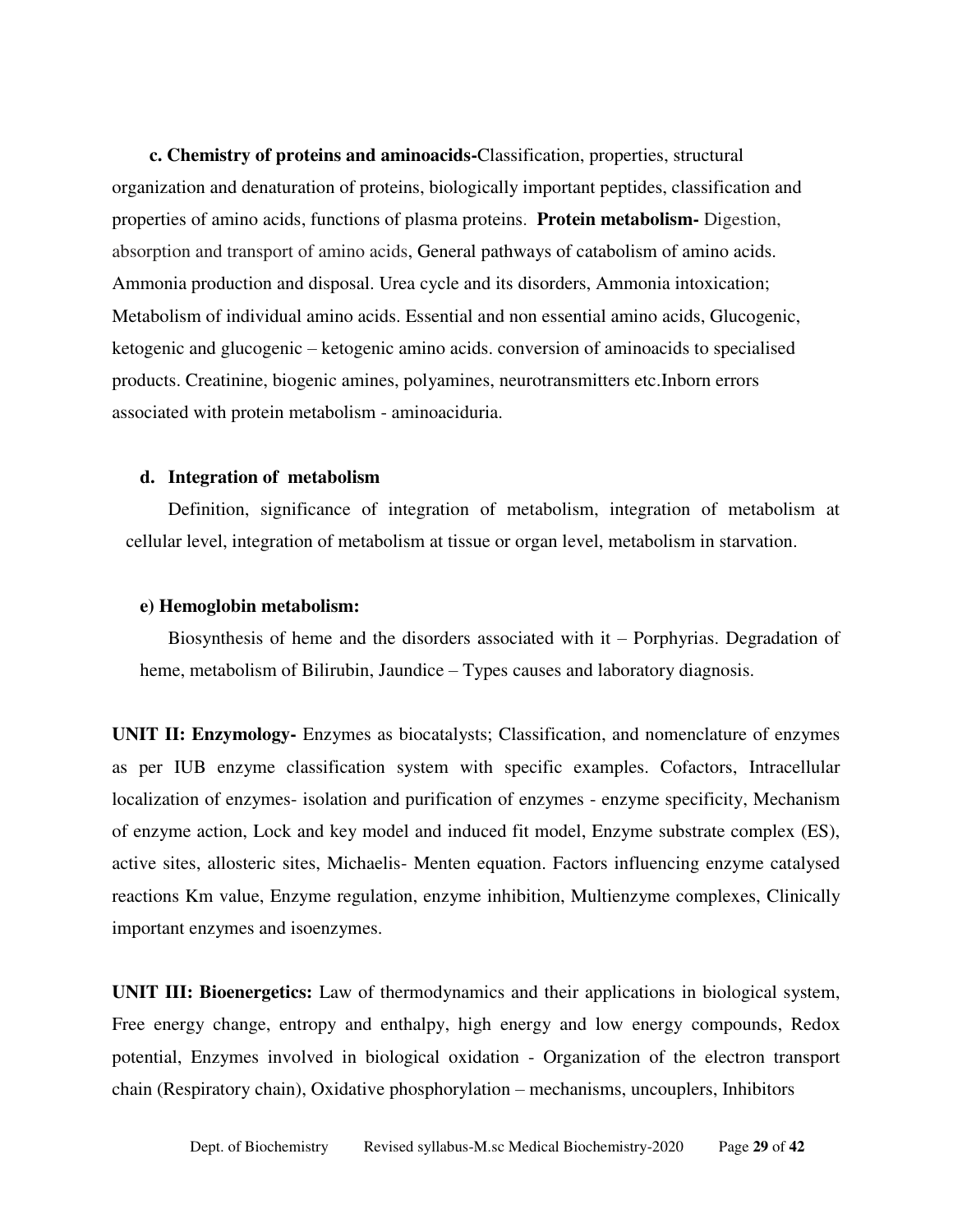#### **UNIT IV: Immunology**

1.Introduction to the cells and organs of immunity-memory, specificity, diversity, self vis**,** nonself, discrimination, structure and functions of primary and secondary – lymphoid organs - cell mediated versus humoral immunity - T and B lymphocytes.

2. The host response - Natural defense of the body, species, nacial, communal, regional and individual variation - mechanism of natural resistance - the skin, mucus membrane, lysozyme, phagocytes, defences In blood, lymph and components of Reticulo endothelial system.

3. Nature of antigen and antibody: antigen vs immunogen - structure of antibody - constant and variable and hypervariable regions, Fat and F, isotype, allotype and idiotype functions of antibody molecules, classification.

4.Antigen presentation, MHC, complements system, antibody diversity, clonal selection, cytokines,

5. Measurement of antigen-antibody interactions: Direct binding assays, agglutination, precipitation, immunodiffusion, immunoelectrophoresis, Elisa, RIA, fluorescence analysis, hybridoma technique.

6. Hypersensitivity, autoimmunity, vaccines and immunodeficiency disorders,

#### **UNIT V: Metabolism of xenobiotics**

Detoxification, mechanisms in the body. Biological implications

#### **UNIT VI: Environmental Biochemistry**

Biochemical aspects of environmental hazards, occupational hazards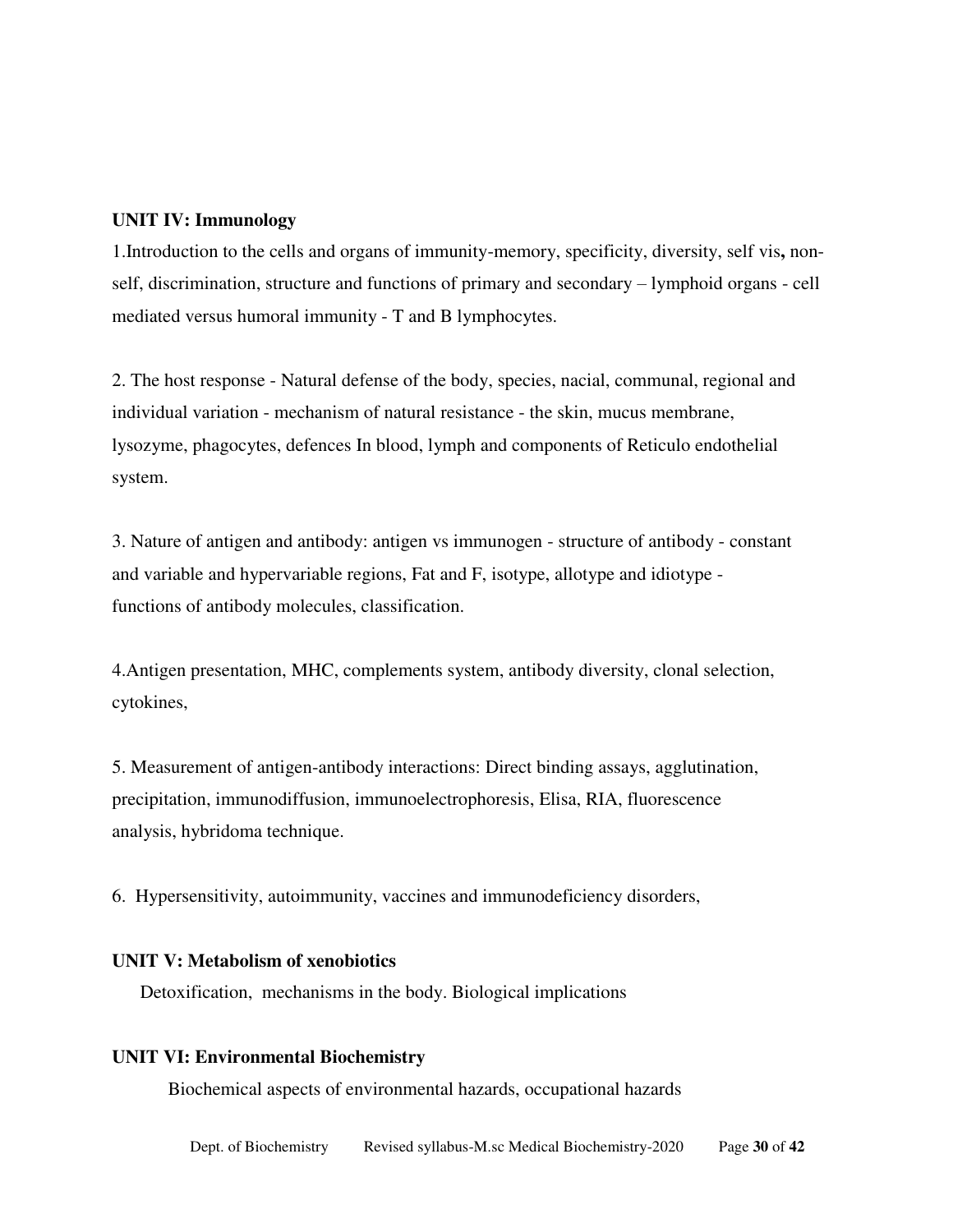# **Paper – III – Cell and molecular biology, Cancer biology, Endocrinology and Clinical biochemistry,**

#### **UNIT I: Cell and molecular biology**

**i) Cell biology**-General structure of prokaryotic and eukaryotic cells. Methods of studying cells and subcellular organelles; marker enzymes of cell organelles structure and functions of cell organelles. biomembrane structure and transport mechanism.

**ii)Molecular biology**-Nucleic acids as genetic information carriers, DNA organization Nucleosomes,. DNΛ replication different types, semiconservative mechanism of DNΛ replication in prokaryotic and eukaryotic organisms, Meselsen and Stahl experiments, DNΛ polymerases, DNΛ repair mechanisms - mutations. Transcription process in prokaryotic and eukaryotic organisms – posttranscriptional modifications; reverse transcription. Genetic code characteristics of the genetic code - wobble hypothesis - Direction of protein synthesis. Translation mechanism in prokaryotic and eukaryotic organisms posttranslational modifications and inhibitors and regulation of gene expression.

**Molecular biological techniques:** DNΛ sequencing techniques, synthesis of oligonucleotides, recombinant DNΛ technology and its applications, polymerase chain reaction (PCR) blotting techniques, restriction fragment length polymorphism. Gene therapy, cloning, transgenic animals and Human genome project.

**UNIT II: Cancer biology:** cell cycle and its regulation, Molecular basis of carcinogenesis, Oncogenes and antioncogenes – Inborn errors of metabolism - causes and effects – Tumour markers.

**Unit III: Endocrinology-** Classification of hormones with examples - Mechanism of action of peptide hormones and steroid hormones – Second messengers – structure, biosynthesis, secretion, transport, regulation, metabolic effects of the hormones of pituitary, hypothalamus, thyroid, parathyroid, pancreas, adrenals, gonads, gastrointestinal tract – Menstrual cycle fetoplacental unit, synthetic hypoglycemic agents, antithyroid agents. Hormonal regulation of metabolism; Endocrine disorders- biochemical basis and diagnosis.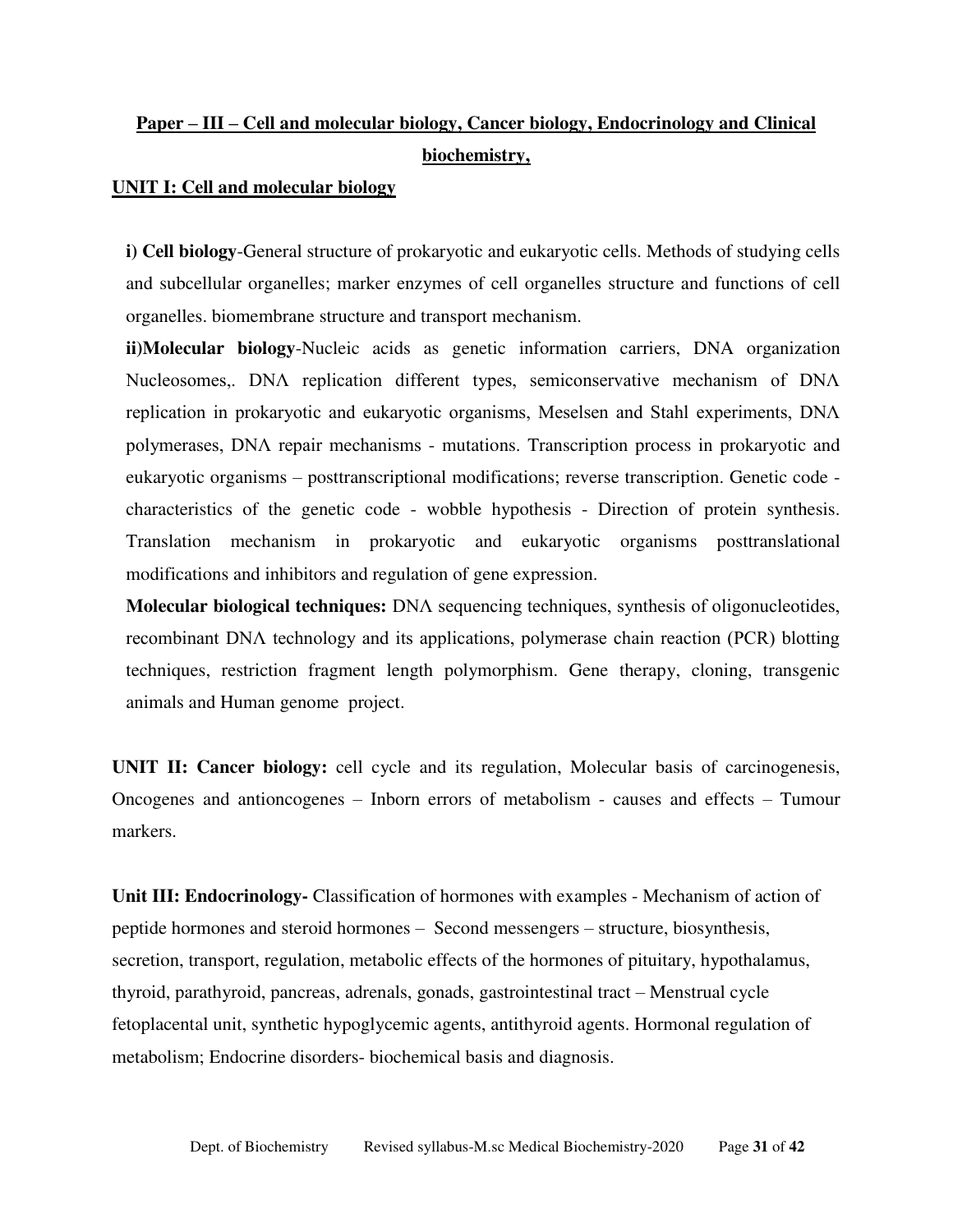## **UNIT IV: Clinical biochemistry**

- Collection of samples and preservation, anticoagulants, pre-analytical errors in clinical biochemistry. Use of pooled serum; Acquisition of standards for laboratory estimation, reference values, selection of methods for estimation of common analytes. Automation in clinical Biochemistry. Use of computers in clinical Biochemistry. Statistical methods of analysis of results. Quality Control in Clinical Biochemistry.
- Role of Biochemistry in diagnosis of disease
- Gastro intestinal disorders; Digestive diseases and malabsorption syndromes- Lab diagnosis.
- Disorders of carbohydrate metabolism: hyperglycemia, hypoglycemia. Renal glycosuria,. Glucose tolerance tests. Diabetes mellitus- types, complications, lab diagnosis, galactosemia, fructosuria - glycogen storage diseases.
- Disorders of lipid metabolism: Changes in cholesterol, triacylglycerol and lipoproteins levels in blood in normal state and in diseases – Hyper and hypolipoproteinemia, Ketosis, fatty liver, atherosclerosis and obesity.
- Disorders of protein metabolism Execretion of nitrogenous waste products: Ammonia urea, uric acid; creatinine. Abnormalities of nitrogen metabolism including ammonia intoxication, aminoaciduria
- Blood and coagulation- coagulation and prothrombin time determination, Hemoglobin anemia - abnormal hemoglobins and their identification – porphyrias and Jaundice.
- Clinical enzymology- serum enzymes and their diagnostic and therapeutic applications and their interpretation. Isoenzymes – separation and their diagnostic importance.
- Fluid and electrolyte balance
	- a. Fluid components of the body and regulation; Disturbances of fluid and electrolyte balance. Laboratory parameters in the diagnosis and management of fluid and electrolyte disorders; oral dehydration therapy
	- b. Fluid in health and diseases: CSF, pleural fluid, peritoneal fluid, Amniotic fluid in normal and disease, laboratory findings
- Acid base balance-Regulation of blood pH, disturbances in acid base balance acidosis and alkalosis, lab diagnosis – Blood gas analysis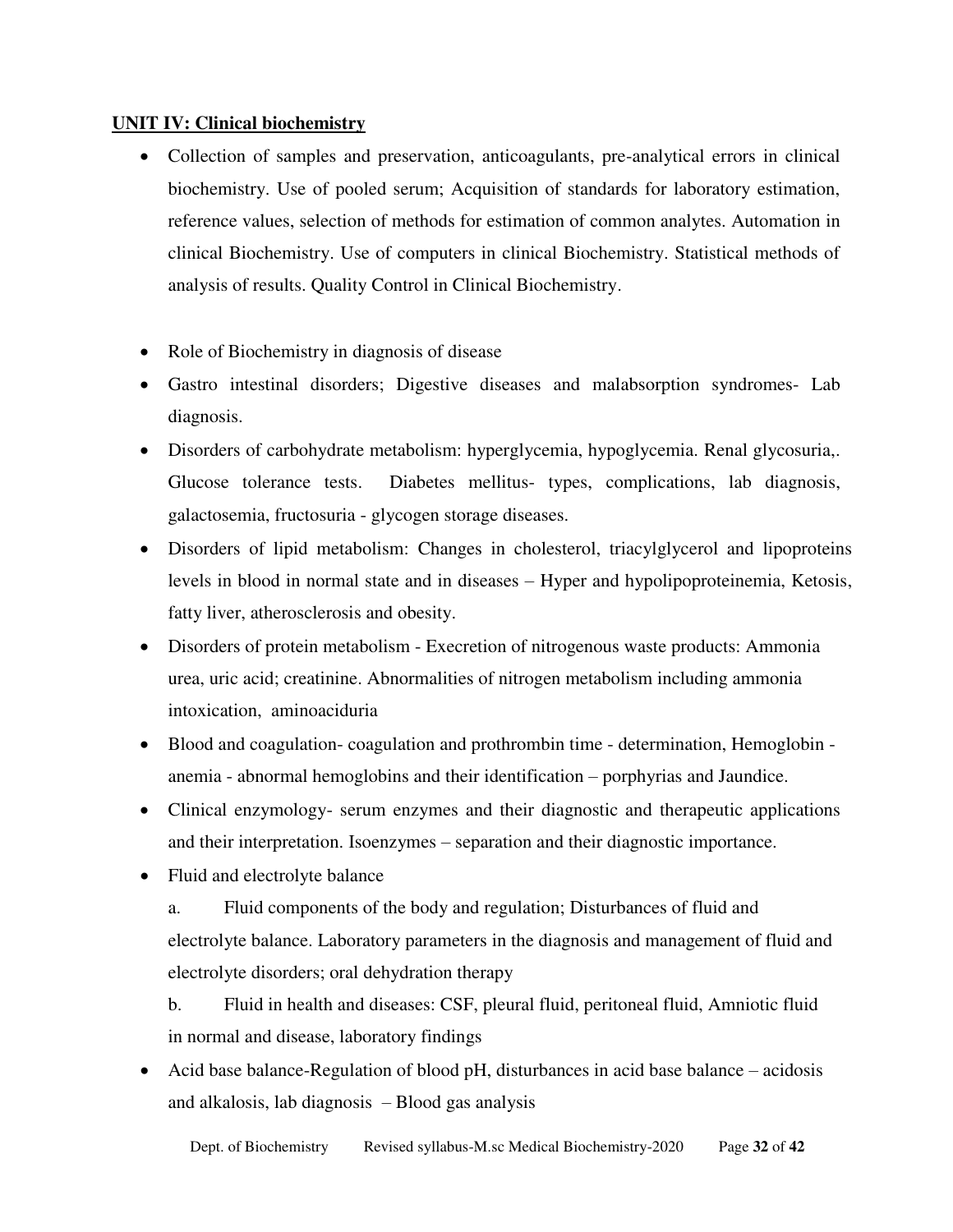- Endocrine disorders-Laboratory diagnosis and investigation related to disorders of thyroid, pituitary, adrenals, gonads. Plasma and urinary assay of hormones related to various endocrine disorders.
- Inborn errors of metabolism-Biochemical changes and symptoms and diagnosis of glycogen and Lipid storage disorders, Phenyl ketonuria, Alkaptonuria, Albinism, Gout, Lesch Nyhan syndrome, Detection and diagnosis of Inborn errors of metabolism.
- Function Tests-Investigative tests for liver function, renal function, adrenal function -Interpretation,

## **PRACTICALS**

## **Part –I : General Biochemistry**

- 1. Lab safety precautions and good laboratory practice
- 2. Units of measurements
- 3. Calculation of Normality, molarity, molality in laboratory
- 4. General reactions of carbohydrates and proteins
- 5. Reactions of non protein nitrogenous substances
- 6. Identification of unknown substance of biochemical importance
- 7. Reactions of hemoglobin derivatives, detection by spectroscope
- 8. Analysis of normal urine
- 9. Analysis of abnormal urine
- 10. Preparation of buffers and determination of pH using pH meter
- 11. Separation of (a) Sugar (b) Aminoacids by chromatography
- 12. Separation of proteins by electrophoresis
- 14. Estimation of vitamin C

## **Part –II: Clinical Biochemistry**

- 1. Estimation of blood sugar
- 2. Glucose tolerance test
- 3. Estimation of glycosylated hemoglobin
- 4. Estimation of a. Urea b. Creatinine c. Uric acid in blood
- 5. Estimation of a. Total cholesterol b. Triacylglycerol c. HDL d. LDL e. VLDL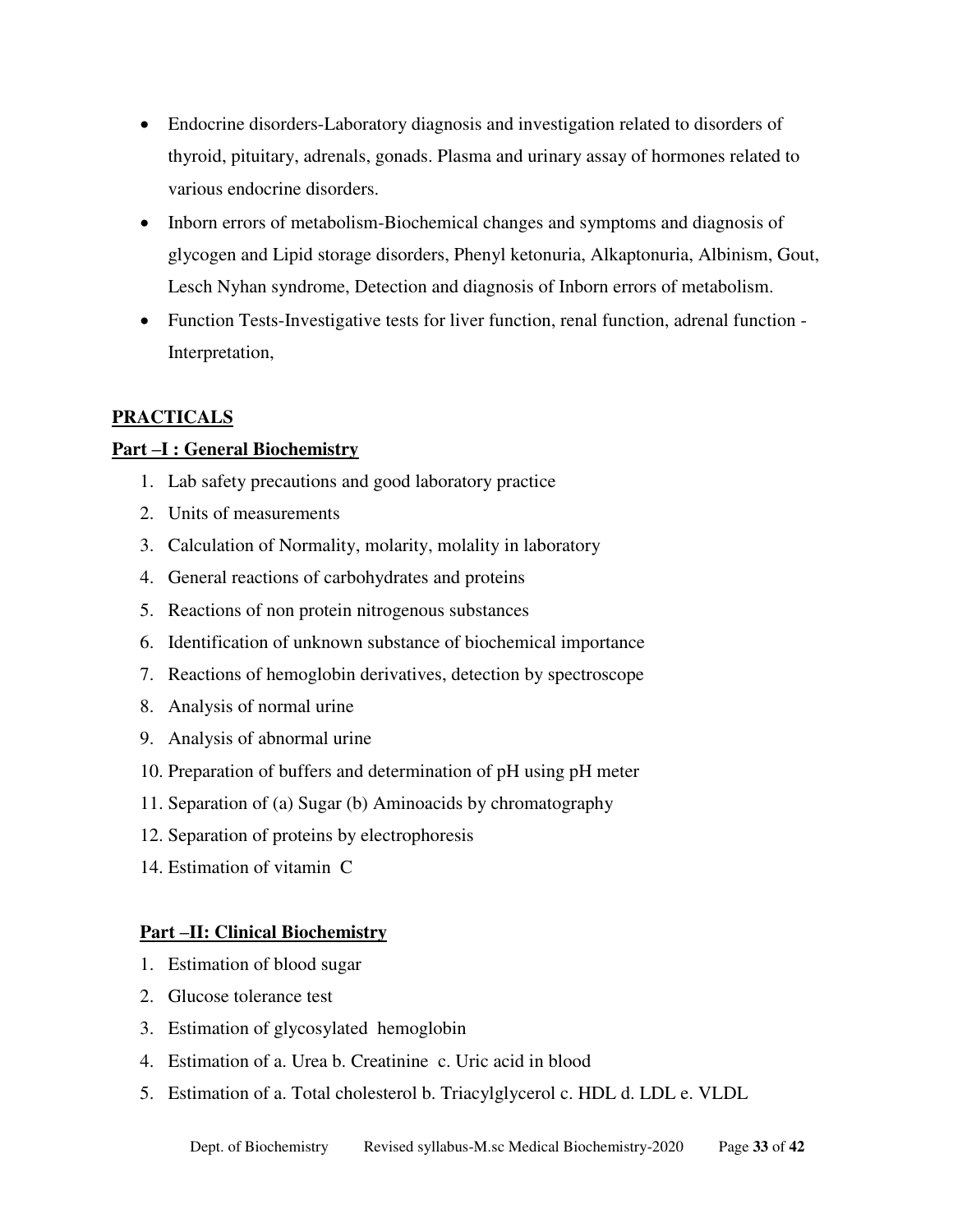- 6. Estimation of a. Protein b. Albumin c. A.G. ratio in serum
- 7. Estimation of a. Calcium b. Phosphorus in blood
- 8. Estimation of a. Total Bilirubin b. Direct Bilirubin c. Indirect Bilirubin in serum
- 9. Estimation of enzymes in serum (a) Amylase (b) ALT (c) AST (d) LDH (e) CPK (g) Acid phosphatase (h) Alkaline phosphatase (i) Lipase
- 10. Measurement of electrolytes (Sodium, potassium, chloride) in blood and urine using (a) Flame photometer (b) Ion selective electrodes
- 11. Blood gas analysis (ABG);  $pO_2 pCO_2$ , pH and other calculated parameters
- 12. Estimation of elements a. Iron b. Copper c. Magnesium d. Lithium
- 13. Analysis of biofluids a. CSF b. Plural fluids c. Peritoneal d. Amniotic fluid.
- 14. Separation of serum Proteins by polyacrylamide gel electrophoresis and Densitometry scanning of electrophoresis pattern
- 15. Estimation of urine proteins
- 16. Detection of Bence Jonce protein in urine
- 17. Separation of lipoproteins by electrophoresis
- 18. Separation of normal and abnormal hemoglobins by electrophoresis
- 19. Estimation of cortisol by fluorimeter
- 20. Analysis of renal and biliary calculi
- 21. Estimation of a. 17 keto steroids b. 5HIΛΛ c. VMA in urine
- 22. Estimation of estriol in urine
- 23. Function tests related to liver function, renal function, gastric function, thyroid function and adrenocortical function.
- 24. Effect of pH, temperature on enzyme activity(trypsin)

## **Part – III : Demonstration**

- 1. Tissue culture techniques.
- 2. HPLC
- 3. DNA isolation, and quantification
- 4. PCR, RT-PCR
- 5. Blotting techniques
- 6. Immunochemical techniques (ELISΛ, RIΛ)
- 7. Chemiluminescence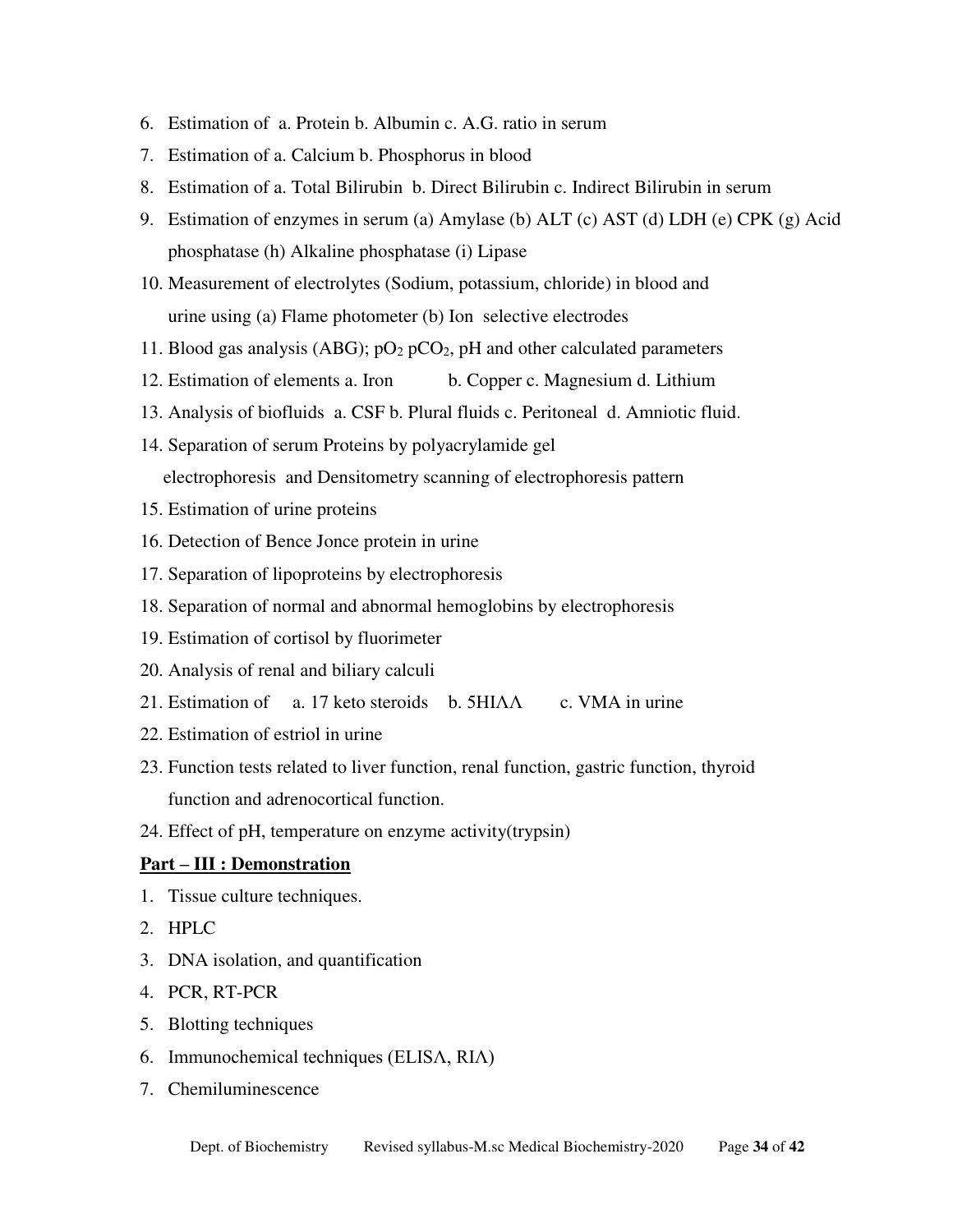- 8. Blood gas analyzers
- 9. Electrolyte analyzer (Ion selective electrodes)
- 10. Autoanalyzers
- 12. Ultracentrifuge
- 13. flowcytometry
- 14. mass spectrophotometry

### **Teaching – Learning methods**

- 1. Participation in UG teaching programmes
- 2. Participation in PG seminars, Symposia, Journal clubs, Case discussion etc.
- 3. Teaching some selective topics in Biochemistry for UG classes
- 4. Supervision of practical classes of UG students
- 5. Carrying out PG practical classes for PG course work
- 6. Performing experiments for PG dissertation and research work
- 7. Participation in laboratory and investigative procedures related to Biochemistry in clinical services
- 8. Participation in Biochemistry and Clinical chemistry conferences
- 9. May be posted (optional) for 15-20 days for learning advanced techniques in Biochemistry / Molecular Biology in other Institutions (JIPMER, CMC Vellore, SRM Institute of science and technology, Sri Ramachandra institute of Higher education and Research etc.,)

#### **Textbooks recommended (Latest editions):**

- 1. Lehninger's Principles of Biochemistry –Nelson and Cox.
- 2. Text book of Biochemistry with clinical correlations Thomas M. Devlin
- 3. Biochemistry Lubert Stryer.
- 4. Harper's Illustrated Biochemistry Robert K. Murray et al.
- 5. Textbook of Clinical Chemistry and molecular diagnostics- Tietz
- 6. Biochemistry Voet & Voet
- 7. Lippincott's Illustrated Reviews: Biochemistry Pamela C. Champe and Richard A. Harvey
- 8. Clinical Chemistry in Diagnosis & Treatment Philip D. Mayne.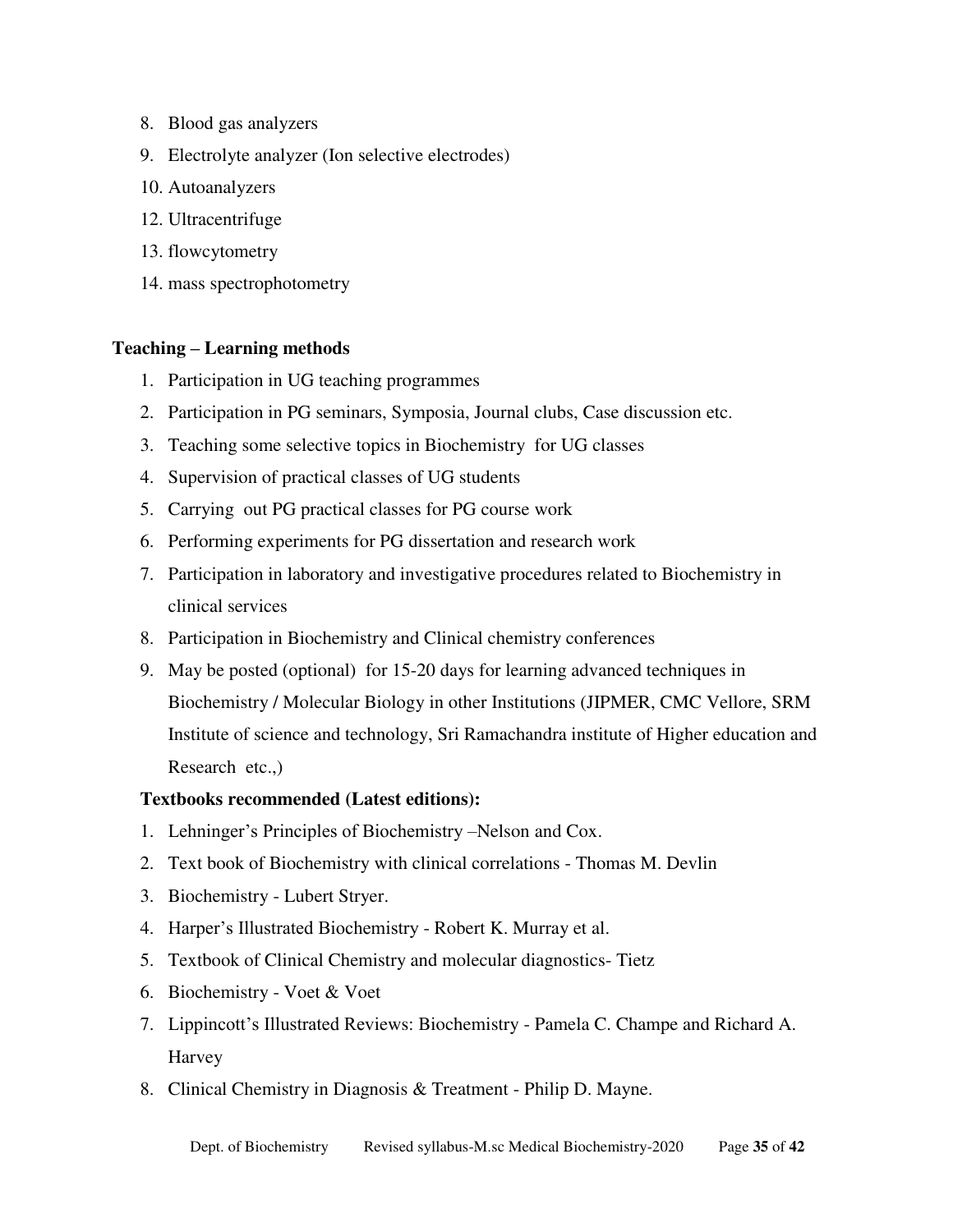- 9. Clinical chemistry Marshall
- 10. Textbook of Biochemistry for Medical students Chatterjee & Shinde
- 11. Textbook of Biochemistry Dinesh Puri
- 12. Molecular Biology of the Cell Bruce Alberts.
- 13. Cell and Molecular Biology . De Robertis, De Robertis Jr.
- 14. Genes VIII Benjamin Lewin.
- 15. Immunology Roiter
- 16. Davidson's Human Nutrition Geissler.
- 17. Textbook of Biochemistry West & Todd
- 18. William's Textbook of Endocrinology

#### **Practical Books Recommended:**

- 1. Varley's Practical Clinical Biochemistry
- 2. Clinical Chemistry -Principles, procedures, correlations Michael L. Bishop
- 3. Clinical Chemistry Principles and Techniques Henry
- 4. Introduction to Practical Biochemistry Plumner
- 5. Standard methods in Clinical chemistry series Academic Press
- 6. Methods in enzymology Academic Press
- 7. Rodney Boyer -Modern Experimental Biochemistry
- 8. Practical Biochemistry and Molecular Biology Wilson & Walker Oxford University Press
- 9. Medical laboratory Technology –Sood
- 10. Clinical diagnosis and management by laboratory methods Todd and Stanford

#### **List of Journals:**

- 1. Clinical chemistry
- 2. Clinical Biochemistry
- 3. Clinica Chimica Acta
- 4. Biochemical Journal
- 5. British journal of Nutrition
- 6. Journal of Molecular Biology
- 7. Indian Journal of Biochemistry and Biophysics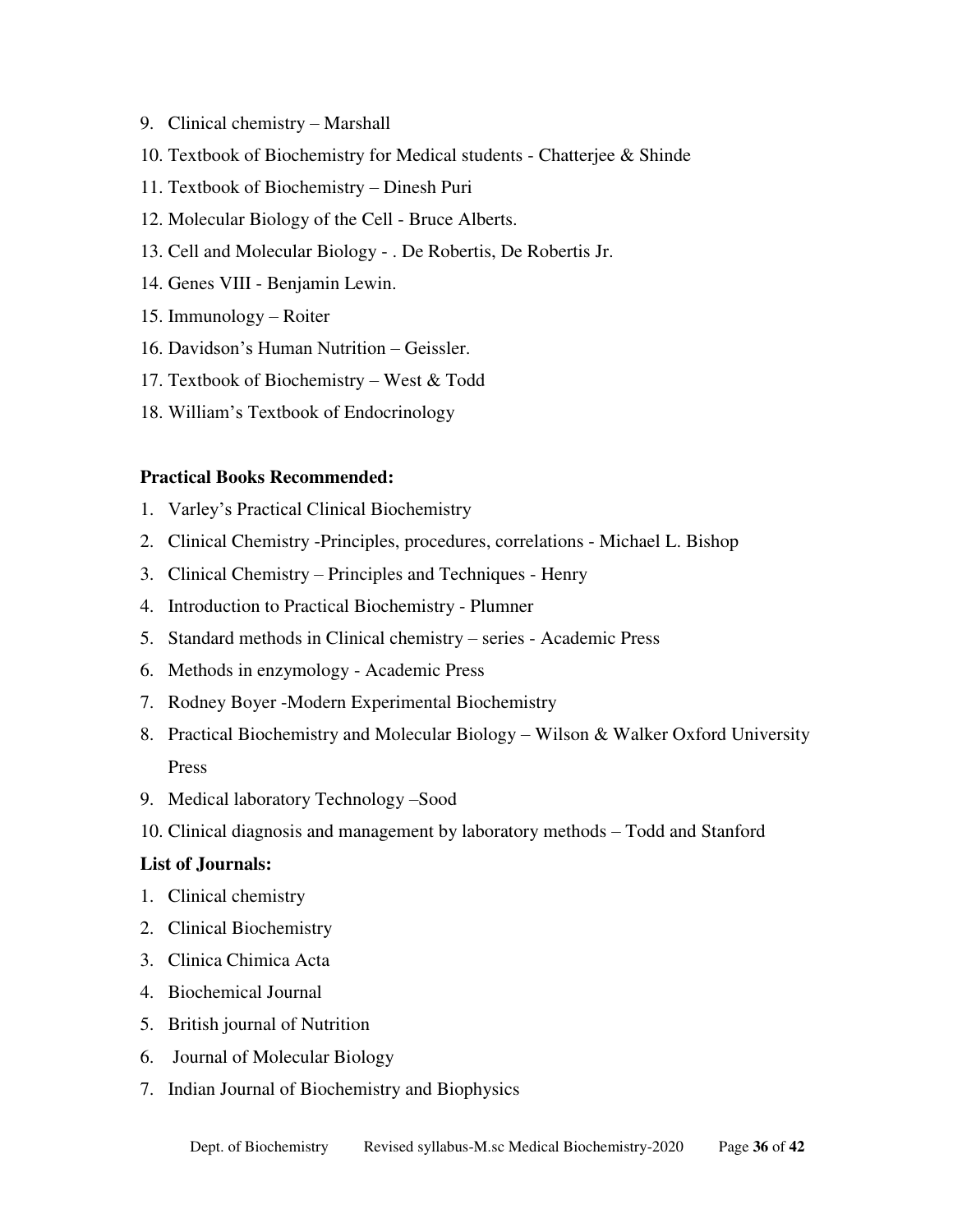- 8. Indian Journal of Clinical Biochemistry
- 9. Indian Journal of Medical Research
- 10. Indian Journal of Experimental Biology
- 11. Journal of Endocrinology
- 12. Journal of Laboratory investigations
- 13. Trends in Biochemical Sciences
- 14. Science
- 15. Nature
- 16. Annual review of Biochemistry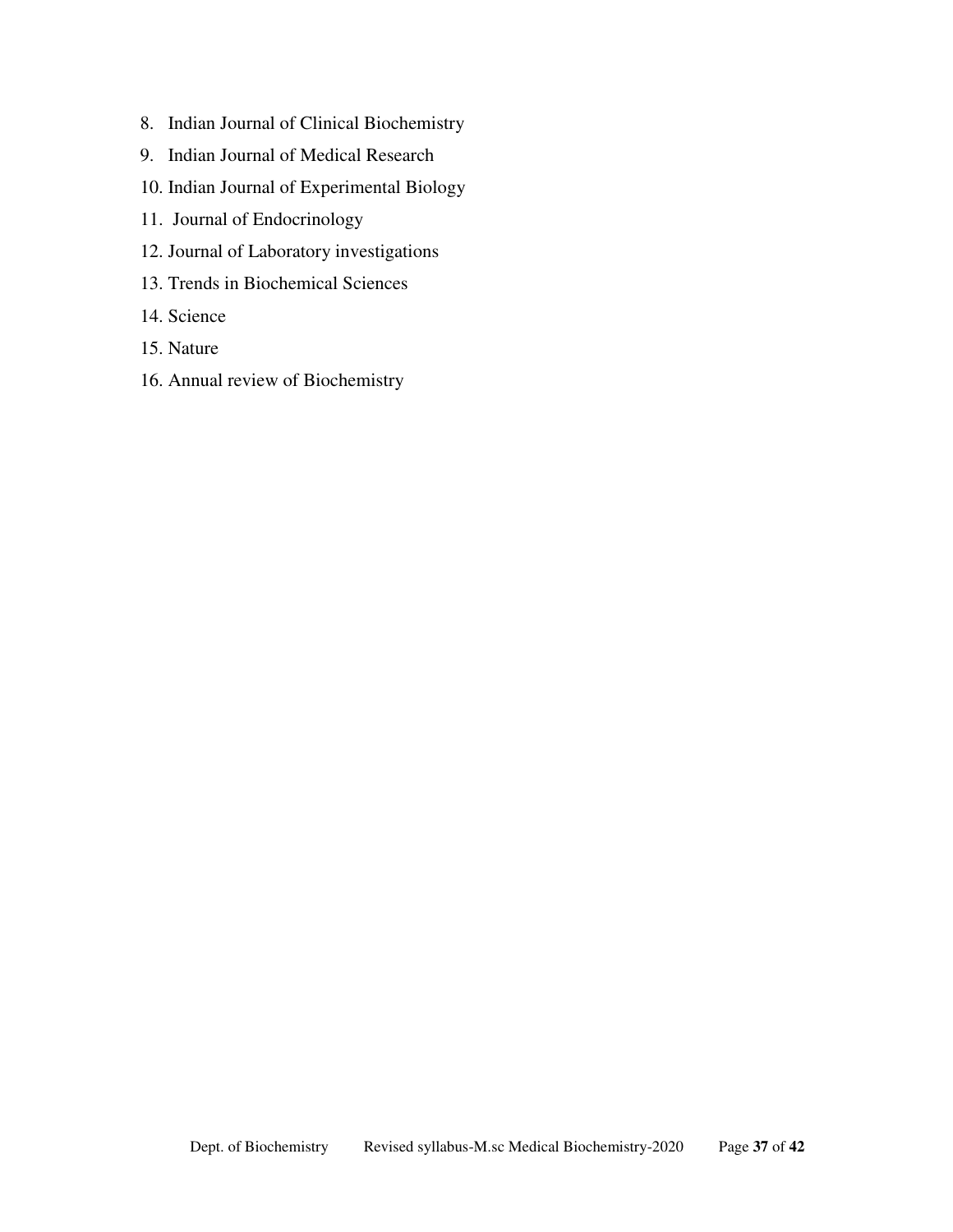# **M.Sc. MEDICAL BIOCHEMISTRY FINAL Examination (at the end of III Year)**

 **There are three papers each consisting of 2 Essay Questions (2 x 20 = 40) and six Short Notes (6 x 10 = 60). Total 100 Marks each.** 

| <b>Theory</b> |                                                         | <b>Duration</b> | <b>Maximum</b> | <b>Minimum</b> |
|---------------|---------------------------------------------------------|-----------------|----------------|----------------|
|               |                                                         |                 | <b>Marks</b>   | <b>Marks</b>   |
| for Pass      |                                                         |                 |                |                |
| Paper- I      | Analytical biochemistry & Biophysics,                   | 3 hrs           | 100            | 40             |
|               | Vitamins, Minerals, Nutrition and Biostatistics         |                 |                |                |
| Paper-II      | Chemistry and Metabolism of                             |                 |                |                |
|               | Biomolecules, Enzymology, Bioenergetics,                | 3 <sub>hr</sub> | 100            | 40             |
|               | Immunology, Metabolism of Xenobiotics and               |                 |                |                |
|               | <b>Environmental Biochemistry</b>                       |                 |                |                |
| Paper – III   | Cell and molecular biology,                             |                 |                |                |
|               | Cancer biology, Endocrinology,                          | 3 hrs           | 100            | 40             |
|               | And Clinical biochemistry                               |                 |                |                |
|               | <b>Total (Theory)</b>                                   |                 | 300            | 150            |
|               | Viva voce                                               |                 | 50             | ---            |
|               | Internal Assessment (Theory)                            |                 | 50             | ---            |
|               | <b>Total</b> (Theory + Viva voce + Internal Assessment) |                 | 400            | 200            |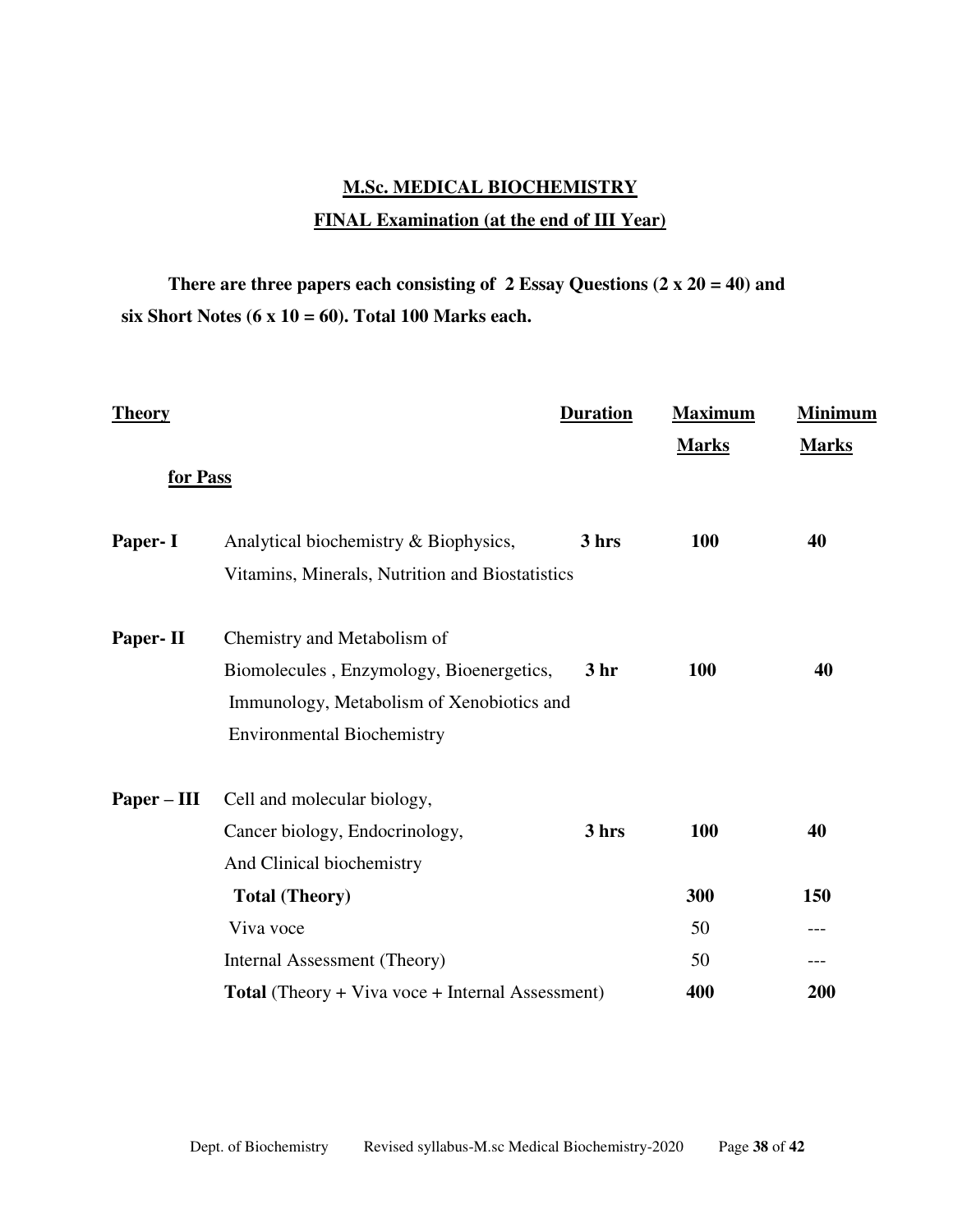## **Practicals:**

| <b>Practical - I</b> $-$ (A) Analysis of unknown sugar / amino acid    | 50  |            |
|------------------------------------------------------------------------|-----|------------|
| and confirmation by chromatography                                     |     |            |
| (B) Basic experiment / Charts                                          | 50  |            |
| <b>Practical – II –</b> (A) Estimation of one analyte in blood / urine |     |            |
| with standard graph                                                    | 50  |            |
| (B) Electrophoresis of serum proteins of a                             |     |            |
| sample with diagnosis and interpretation                               | 50  |            |
| <b>Total</b>                                                           | 200 | <b>100</b> |
| (Duration of Practical examination shall be 2 days)                    |     |            |
| <b>Internal assessment (Practical)</b>                                 | 50  |            |
| <b>Records</b>                                                         | 20  |            |
| <b>Dissertation</b>                                                    | 30  |            |
| <b>Total</b>                                                           | 300 | 150        |
| <b>Grand Total (Theory &amp; Practical)</b>                            | 700 | 350        |
|                                                                        |     |            |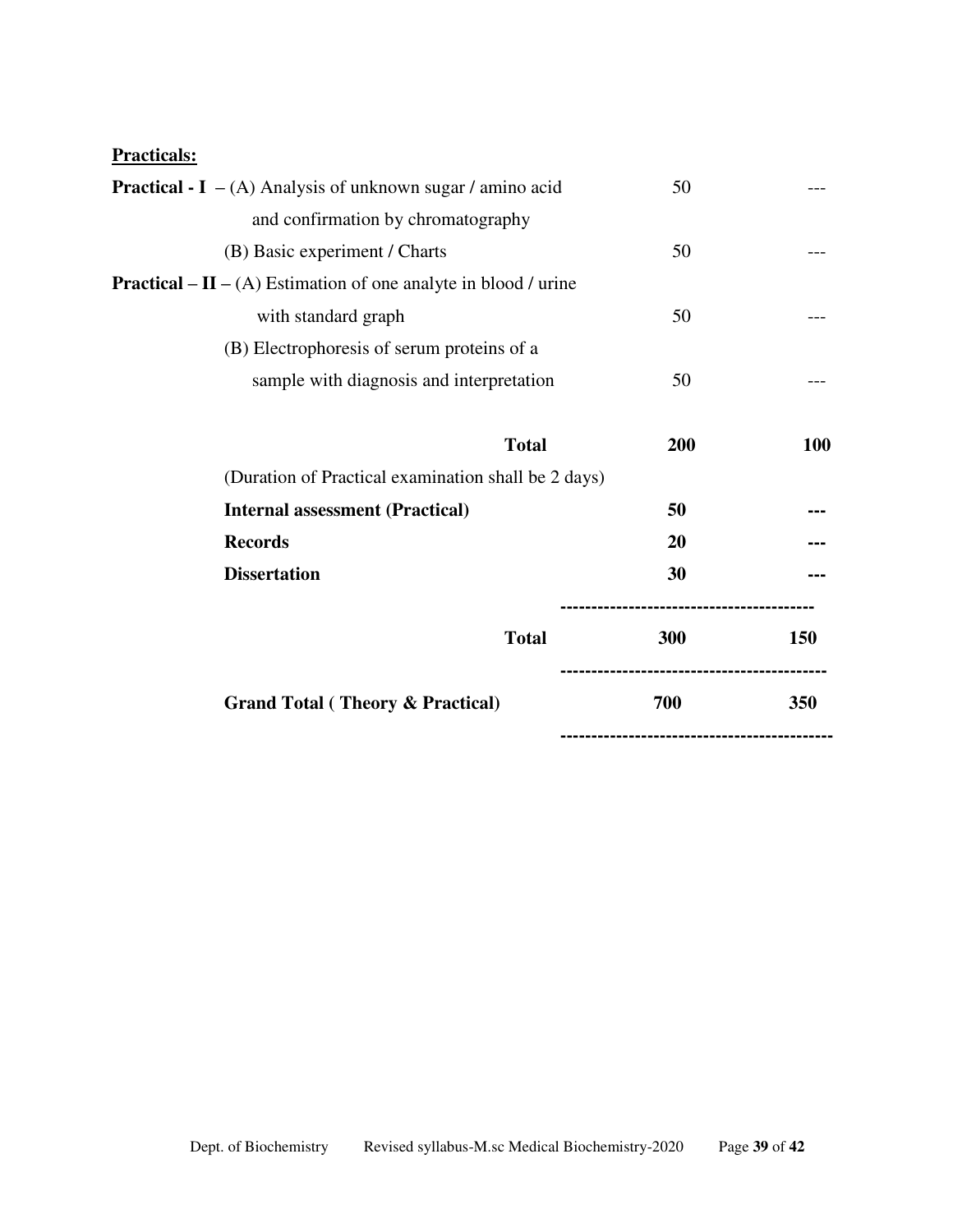# **MODEL QUESTION PAPERS M.Sc. (Medical Biochemistry) - III YEAR**

# **PAPER – I : Analytical Biochemistry, Biophysics, Vitamins, Minerals, Nutrition and Biostatistics**

| <b>Time:</b> 3 hrs |                                                                                                                           | Max.Marks: 100            |
|--------------------|---------------------------------------------------------------------------------------------------------------------------|---------------------------|
| <b>Long Essay</b>  |                                                                                                                           | $(2X20=40 \text{ marks})$ |
| 1.                 | Discuss the principles, operating procedure and applications<br>of an ultracentrifuge                                     | (20)                      |
|                    | 2. Describe the Vitamin A under following headings: sources, RDA, biochemical functions<br>and deficiency manifestations. | $(2+2+8+8) = 20$          |
|                    | Write short notes on:                                                                                                     | $6x 10 = 60$ marks        |
|                    | 3. BMR                                                                                                                    |                           |
| 4.                 | Donnan membrane equilibrium                                                                                               |                           |
| 5.                 | Regulation of blood calcium levels<br>6. Affinity chromatography                                                          |                           |
|                    |                                                                                                                           |                           |

- 7. Statistical evaluation between a control group and an experimental group
- 8. Biochemical functions of Vitamin B12

-------------------------------------------------------------------------------------------------------